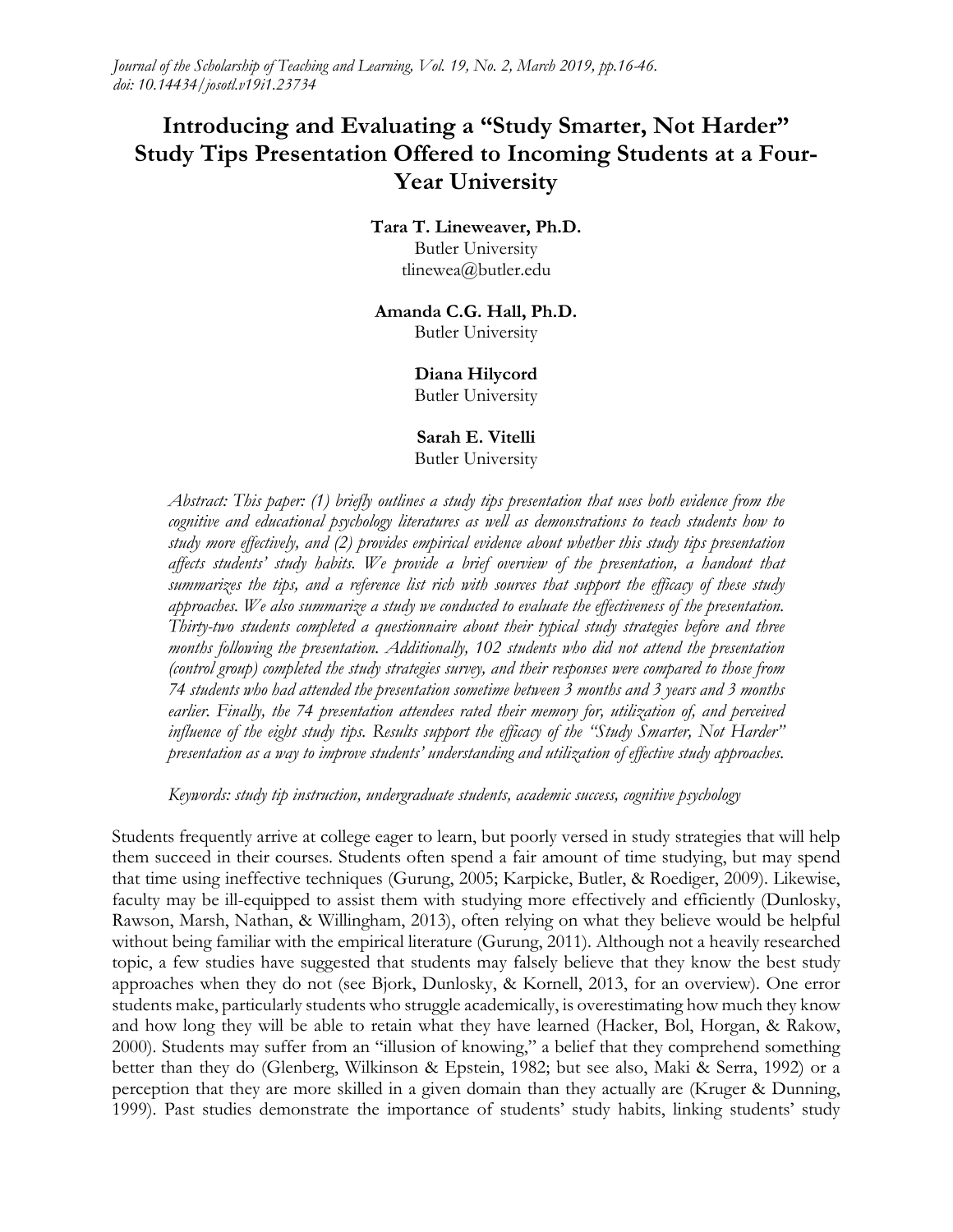strategies to their academic success in the classroom (Bartoszewski & Gurung, 2015; Gurung, 2005; Gurung, Daniel, & Landrum, 2012). Thus, research focused on improving students' study approaches has the potential to influence students' academic lives broadly and positively.

In perhaps one of the most comprehensive empirical overviews of the varied effectiveness of different study approaches, Dunlosky et al. (2013) evaluated ten common study strategies by examining their generalizability across settings, across learners, across materials and across types of outcome measures. They reviewed the educational and cognitive psychology literature pertaining to each and found that not all strategies are equally effective. In the conclusion of their article, they recommend that students be taught how to use study strategies to their advantage. This is not a new recommendation, as many past researchers have emphasized the importance of educating students about study techniques that work well (Marshak, 1984; Pressley, Goodchild, Fleet, Zajchowski, & Ellis, 1989). Despite this, we could find very few studies in the literature that involve teaching students study techniques and then evaluating whether the study tip training positively influences academic success. In 1999, Beidel, Turner, and Taylor-Ferreira published a study demonstrating that teaching test-taking strategies to elementary students with test anxiety can decrease their anxiety and improve their academic performance as measured by their grade point average. Additionally, Chen, Chavez, Ong, and Gunderson (2017) demonstrated that simply encouraging college students to self-reflect about (1) the resources they planned to use to prepare for exams, (2) why they were selecting those resources, and (3) how they would use them improved students' test scores in an introductory statistics course. Thus, evidence suggests that simple interventions can positively affect students' academic performance, but we were unable to find past research addressing whether direct instruction about effective study strategies can improve college students' approaches to studying in their everyday academic lives.

Dunlosky and colleagues (2013) point out that one barrier to faculty incorporating lessons on study approaches into their classes may be that they, themselves, do not know which strategies are effective or how to teach students to implement them. Thus, our paper has two goals: (1) to briefly outline a study tips presentation that uses both evidence from the cognitive psychology literature as well as demonstrations to teach students how to study more effectively that faculty can use as a model for utilization with their own students, and (2) to provide empirical evidence about whether this study tips presentation affects students' study habits so that faculty can decide whether the effort to teach students to study more efficiently is worthwhile. Although these study tips are based on evidence from the Cognitive and Educational Psychology literatures, they are general study tips that are applicable to college students regardless of their background or major.

The first and second authors originally generated the "Study Smarter, Not Harder" presentation in response to a request from students in our department for an evening workshop that taught them how to study more effectively. A member of our Learning Resource Center (LRC) attended and asked us to create a short one-page overview of our study tips for inclusion in a newsletter distributed to all incoming students at our university. The following semester (August of 2012), the LRC asked us to share our presentation as part of a student orientation program on campus. Since then, we have regularly presented these study tips to students on our campus, largely during optional student orientation events: College 101 (August 2012, September 2013, and September 2014), Stress Less Week (April 2014), and the newer Become Your Best Bulldog portion of Orientation Week (August 2015 and August 2016). Across the same period of time, we have also shared the "Study Smarter, Not Harder" tips and associated evidence with faculty at a national conference (see Gingerich & Lineweaver, 2011) and at professional development workshops on our own campus and on other campuses in hopes that other faculty members would, in turn, share the tips with their students. Both our student and our faculty audiences have represented a broad array of disciplines. Although we have received positive evaluations and feedback from student and faculty attendees immediately after these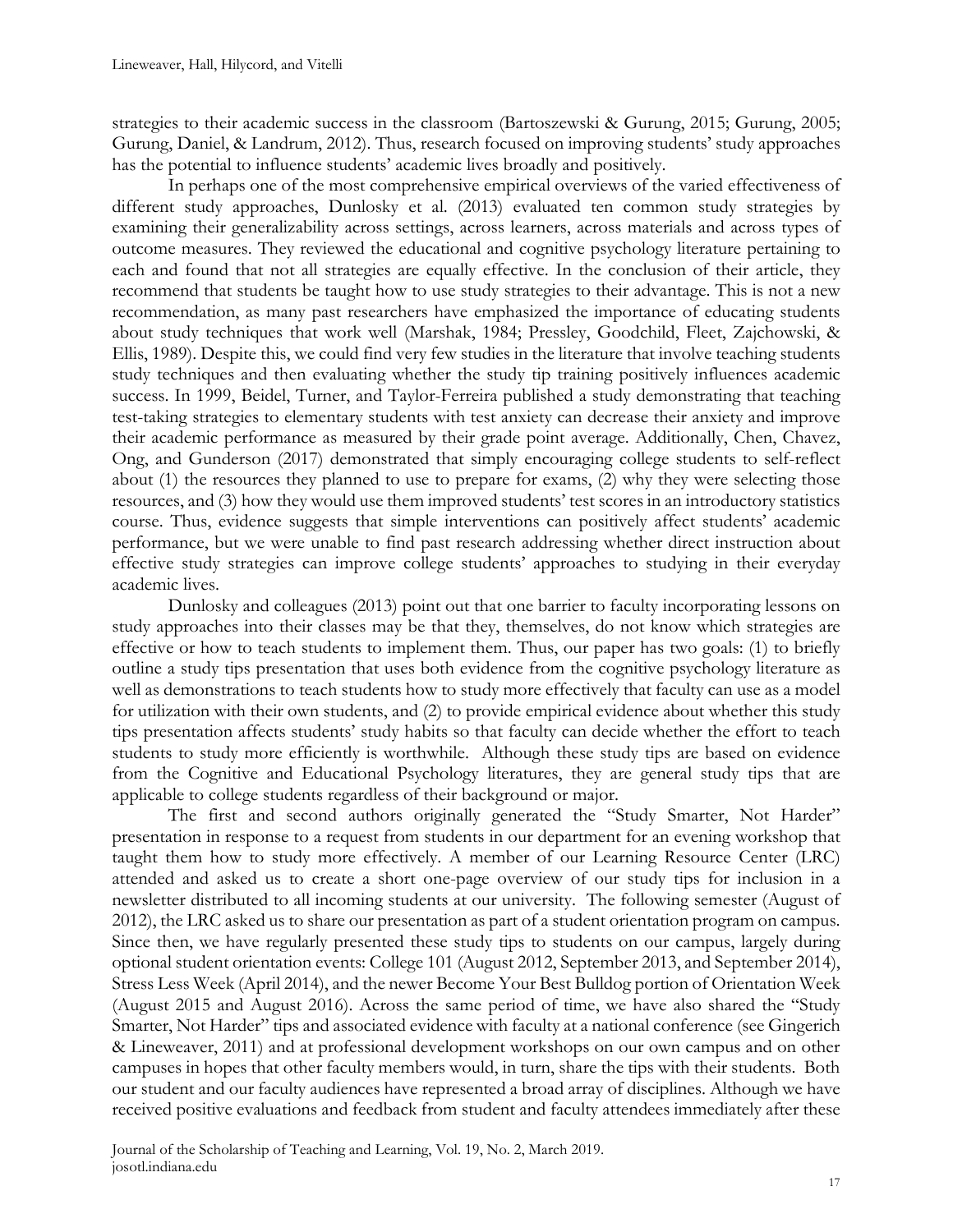sessions, we did not have any data that indicate whether students ultimately use the tips in their classes after attending our session. We designed this study to evaluate the effectiveness and usefulness of our presentation by asking students who have attended one of our sessions to complete a brief survey about their study habits and their perceptions of the study tips.

 We hypothesized that "Study Smarter" informed students would report using study strategies that relate to the eight tips we present more often than and would perceive these strategies as more effective than strategies unrelated to the tips. We expected these views to be stronger after the presentation than before the presentation, and we expected them to be stronger in students who attended the presentation compared to a control group of students who did not. We also expected "Study Smarter" students to remember the eight study tips we presented, to report using them in their coursework, and to perceive them as contributing positively to their academic success. We conducted this study because we wanted to determine whether these tips are helpful to students and whether any effect of attending the presentation persists across time.

### **Method**

#### *An Overview of the "Study Smarter, Not Harder" Presentation*

We created the "Study Smarter, Not Harder" presentation to teach faculty and students eight tips for maximizing study time and study effort. The one-hour presentation includes empirical evidence in support of most of the tips combined with multiple demonstrations designed to illustrate each in a convincing and memorable way. The eight tips include (1) Pay Attention, (2) Skim Listen Read Repeat (SLRR), (3) Don't Rote Memorize, (4) Study A Little A Lot, (5) Quiz Yourself, (6) If at First You Don't Succeed, Try Something Else, (7) It's Never Too Early, and (8) Take Care of Yourself. (See Appendix 1 for the handout that briefly summarizes each of these tips.) Additionally, our reference list highlights many additional empirical articles that support each of the tips. For brevity and readability, we did not incorporate these references into the text of our article. This reference list is by no means exhaustive (the literature on many of these tips is quite extensive), but rather offers a sampling of studies in the literature that provide evidence that each of these tips should positively influence students' learning in academic settings. We offer this as a resource for faculty who would like to teach students to study more effectively. Another wonderful resource is a recent article by Putnam, Sungkhasettee, and Roediger (2016). A careful reading of their paper will reveal much of the same advice we offer here with additional empirical support for these tips. Finally, we also invite interested readers to email us (tlinewea@butler.edu or mhall2@butler.edu) if they would like an upto-date, complete version of our power point presentation that they can share with others or that they can modify for their own purposes.

### *Participants*

One hundred and seventy-six students at a mid-sized private mid-western university participated in this study. The participants were divided into two groups. The first group was comprised of attendees (*n* = 74), students who had attended one of our "Study Smarter, Not Harder" presentations in the past and who agreed to participate in the study by completing our online questionnaires. We recruited attendees through a personal email invitation sent to 223 students who had attended a 2013, 2014, or 2016 presentation (no information was available for students who had attended the 2015 session, and 2012 attendees were likely to have graduated by the time we conducted this study). The second group included non-attendees ( $n = 102$ ). We recruited these control group students from our general Psychology Department undergraduate participant pool through Sona, an online participant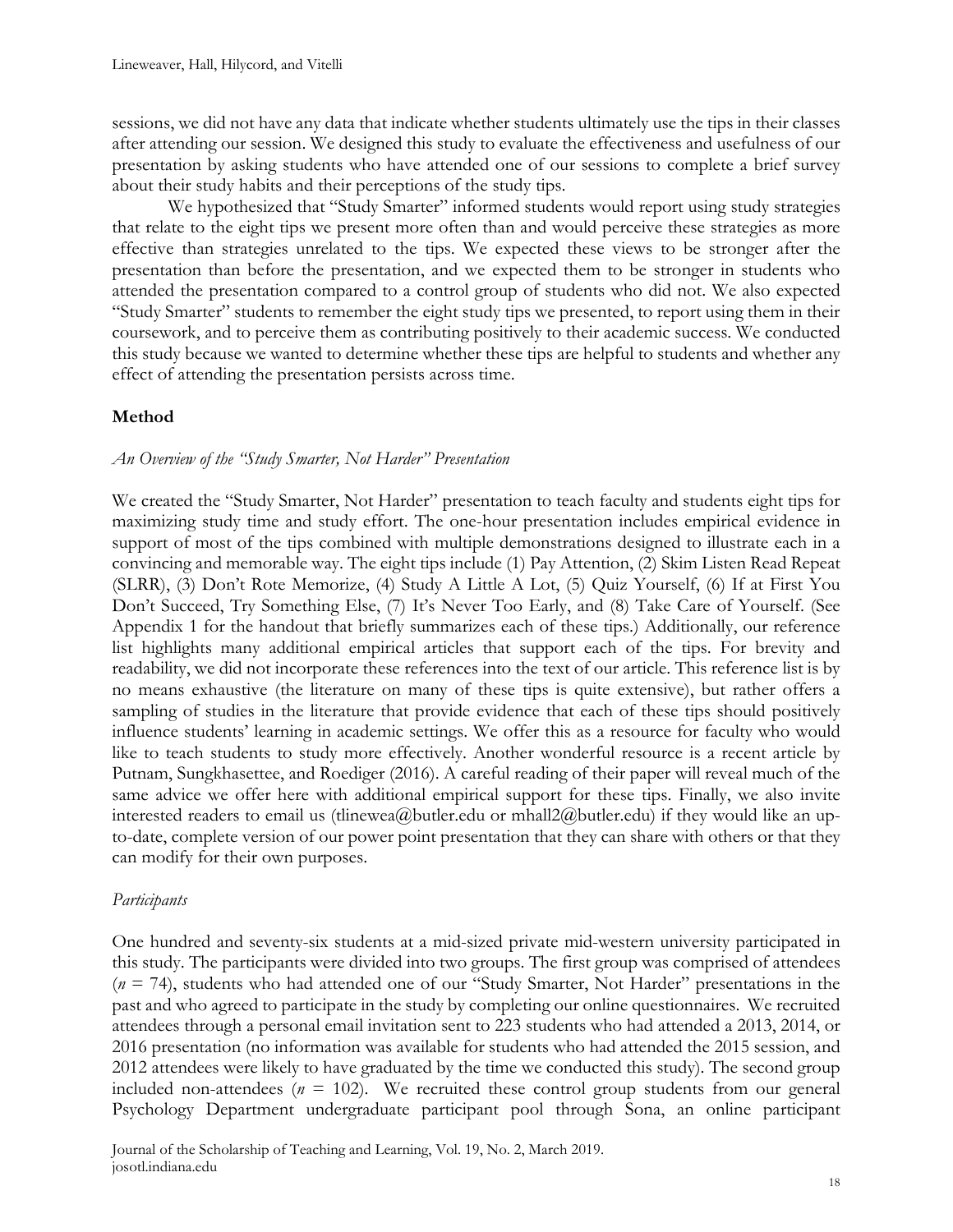management system. Thus, all of our control group students were enrolled in a psychology course ranging from Introductory Psychology (primarily non-majors) to an upper level psychology course (primarily Psychology majors or minors) at the time of their participation. On average, the students were 19.5 years old  $(SD = 1.26)$ , and were in their sophomore year. The majority of participants were female (82%). The attendee and non-attendee groups were not reliably different in age (*t* (174) = .53, *p* = .59), class year (*t* (174) = .37, *p* = .71), or gender, *X*<sup>2</sup> (*n* = 176) = .73, *p* =.69.

#### *Materials*

*Demographic Questionnaire.* This questionnaire assessed participants' demographic characteristics such as their age, gender, class year, and which presentation (if any) they had attended. It also asked the participants who had attended Become Your Best Bulldog in 2016 to indicate their name. This allowed us to link their baseline data to their post-presentation data.

*Study Strategies Questionnaire.* Created for the purpose of this study, this questionnaire asked all participants to indicate how effective they believed 20 study strategies to be (1="not effective" to 5="highly effective") and to specify how often they utilize the same 20 strategies (1="never" to 5="always") as part of their typical study approach. We drew several of these strategies from those described by Dunlosky et al. (2013) and supplemented them with study strategies that students frequently report using (e.g., looking over notes or using flashcards) and strategies that directly related to our presentation (e.g., skimming reading before class or changing ineffective strategies). Ten of the strategies related to tips from the presentation and ten did not. (Please see Appendix 2 for a full copy of the questionnaire.) We tallied participants' responses for tip-related and tip-unrelated strategies, with higher scores indicating a more positive perception of the effectiveness and a higher reported usage of the strategy type (possible range  $= 10$  to 50).

*"Study Smarter" Questionnaire.* Only attendee participants completed this questionnaire, which was also created specifically for this study and which directly assessed the perceptions of each of the eight study tips from the "Study Harder, Not Smarter" presentation. Each of the attendees rated the eight tips on how well they remembered it (1="do not remember" to  $4="width-1"$  vividly remember"), how often they use it ( $1 =$ "not at all" to  $4 =$ "a lot"), and how much they believe it has positively influenced their academic success (1="not at all" to  $4=$ "a lot"). For the questions about frequency of use and perception of positive influence, we also included an option for students to indicate that they could not remember the tip well enough to rate it; in this case, we excluded these responses from analysis. (Please see Appendix 3 for a full copy of the questionnaire.) Possible scores on each of the three subscales ranged from 8 to 32, with higher scores indicating better memory, greater utilization, and more positive perceptions of the study tips.

#### *Procedure*

Each participant completed the study online. We used Limesurvey, an open source online survey application, to build the online assessment that encompassed all of the questionnaires. The majority of the participants only completed this online portion, which was available for one month from November 1<sup>st</sup>, 2016 to December 1<sup>st</sup>, 2016. However, a subset of the attendee group (i.e., those who attended the 2016 Become Your Best Bulldog "Study Smarter, Not Harder" presentation (*n* = 32)) also provided baseline data by filling out a hard copy of the Study Strategies Questionnaire immediately before the study tips presentation began.

When taking the online survey, attendees completed all three questionnaires in a specified order: first the Demographic Questionnaire, next the Study Strategies Questionnaire and, finally, the "Study Smarter" Questionnaire. Non-attendees followed the same procedure, except their survey did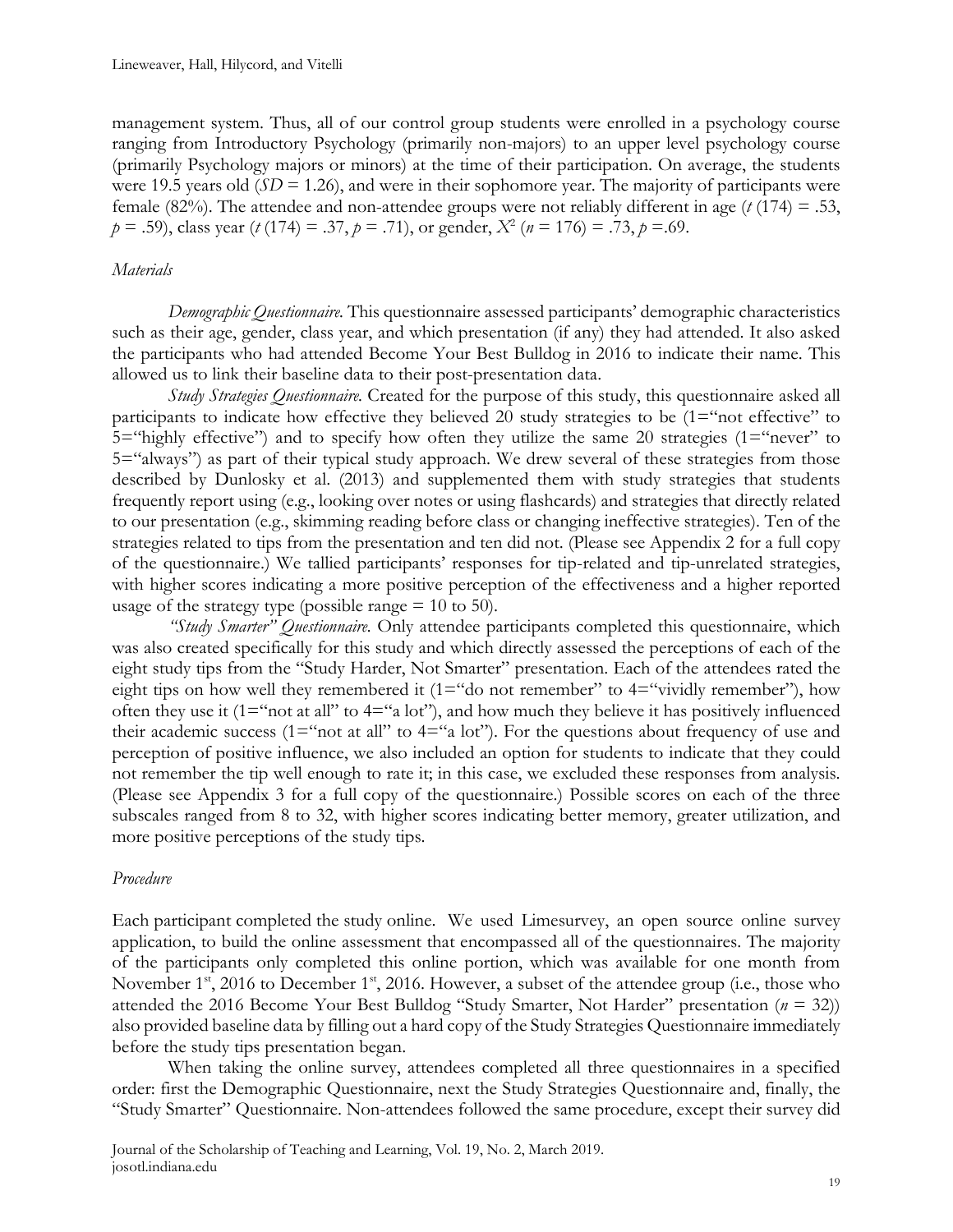not include the "Study Smarter" Questionnaire. For attendees, the elapsed time from their attendance at the presentation to the time they completed the online survey ranged from three months (2016 attendees) to three years and three months (2013 attendees). The attendees whom we recruited through email received either a \$5 Amazon gift card or extra credit in a psychology course in return for their time. Non-attendee control participants received extra credit in a psychology course for their participation.

#### **Results**

#### *Hypothesis 1: Perception and Usage of Common Study Strategies Before vs After the Presentation (Study Strategies Questionnaire)*

To evaluate changes in attendees' perceptions of and usage of common study strategies that were related versus unrelated to the eight presentation tips from before to after the presentation, we ran two 2 (Strategy: Tip-Related vs Tip-Unrelated) x 2 (Time: Baseline vs Post-Presentation) repeatedmeasures ANOVAs. Both factors were within-subjects. Data were available only for the 32 attendees of the 2016 Become Your Best Bulldog session (i.e., the only presentation at which we administered the Study Strategies Questionnaire immediately before sharing the tips) who also participated in the follow-up online study (three months after the presentation). The dependent measures in the two analyses were (1) ratings of strategy effectiveness and (2) ratings of frequency of strategy use.

For strategy effectiveness, the main effect of Strategy neared significance  $(F(1, 31) = 3.54, p$ = .069,  $η<sub>p</sub><sup>2</sup>$  = .10), and the main effect of Time reached significance, *F* (1, 31) = 9.29, *p* = .005,  $η<sub>p</sub><sup>2</sup>$  = .23. However, these two main effects were qualified by a significant Strategy x Time interaction, *F* (1, 31) = 14.38,  $p = .001$ ,  $\eta_p^2 = .32$ . See Figure 1, panel A. At baseline, before hearing the presentation, students who attended the presentation rated the tip-related strategies and the tip-unrelated strategies as similarly effective,  $F(1, 31) = 0.40$ ,  $p = .53$ ,  $\eta_p^2 = .01$ . However, approximately three months later, they believed that the tip-related strategies were significantly more effective than the tip-unrelated strategies,  $F(1, 31) = 32.02$ ,  $p < .001$ ,  $\eta_p^2 = .51$ . Interestingly, this was due to a decrease in the ratings of effectiveness of the tip-unrelated strategies from baseline to post-presentation,  $F(1, 31) = 15.08$ , *p*  $= .001$ ,  $\eta_p^2 = .33$ ; perceptions of the tip-related strategies were stable across the two assessments, *F*  $(1, 31) = 1.23, p = .275, \eta_p^2 = .04.$ 



Journal of the Scholarship of Teaching and Learning, Vol. 19, No. 2, March 2019. josotl.indiana.edu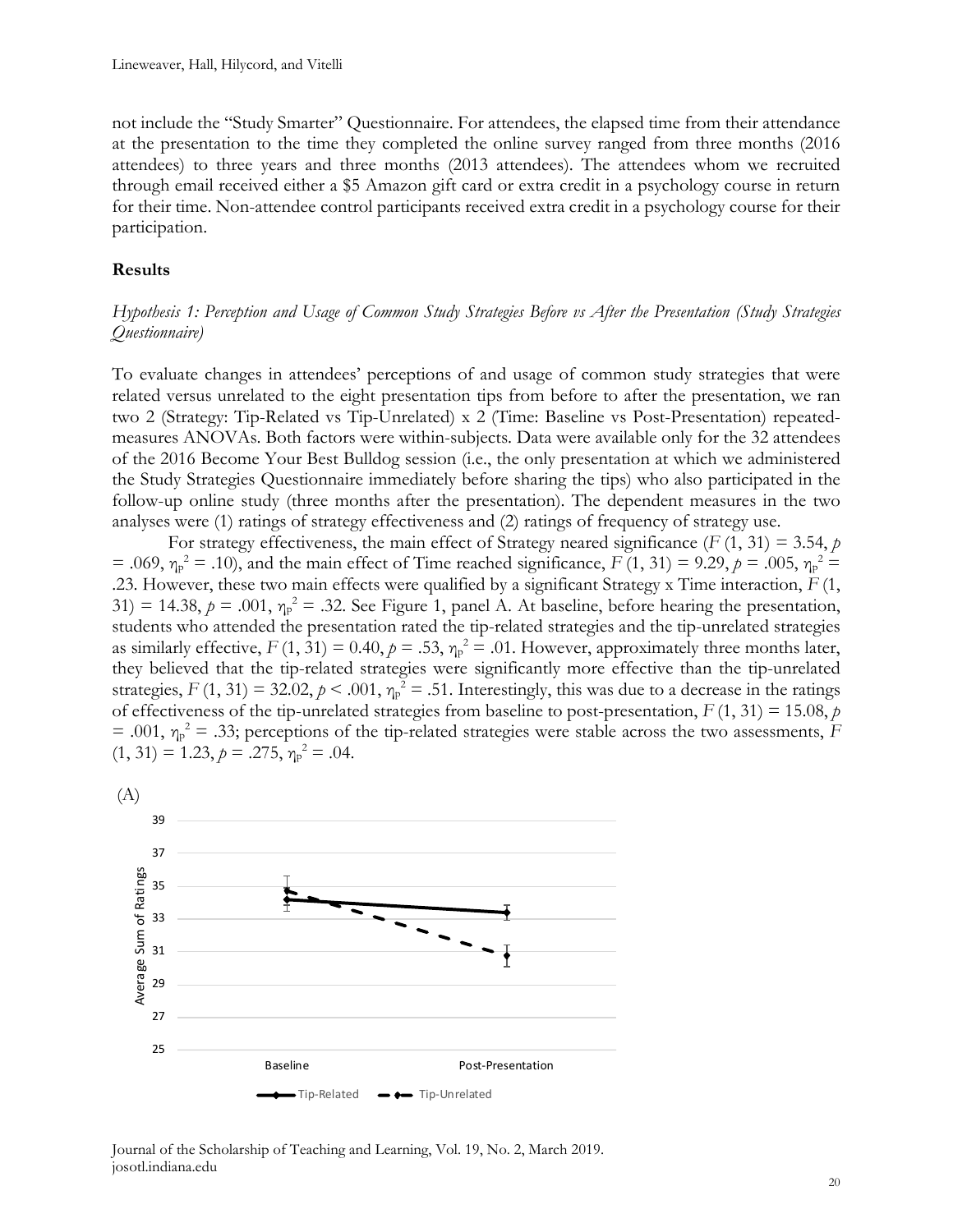

**Figure 1. Changes in students' perceptions of strategy effectiveness (A) and reported likelihood of strategy use (B) before versus after hearing the "Study Smarter, Not Harder" presentation**.

For strategy effectiveness, students rated tip-related (solid lines) and tip-unrelated (dashedlines) strategies equivalently at baseline, but tip-unrelated strategies as less effective than tip-related strategies after the presentation. For strategy use, students reported using both tip-related and tipunrelated strategies more frequently after the presentation than at baseline.

For strategy use, the main effect of Strategy did not reach significance  $(F(1, 31) = 2.24, p =$ .144,  $\eta_p^2 = .07$ ), but the main effect of Time was statistically significant,  $F(1, 31) = 33.92$ ,  $p < .001$ ,  $\eta_p^2$  = .52. Again, this main effect was qualified by a significant Strategy x Time interaction, *F* (1, 31) = 6.84,  $p = .014$ ,  $\eta_p^2 = .18$ . As shown in Figure 1, panel B, the pattern of means was somewhat different for use than it was for effectiveness. Participants reported using the tip-related strategies more often than the tip-unrelated strategies at baseline (*F* (1, 31) = 9.58,  $p = 0.04$ ,  $\eta_p^2 = .24$ ), but three months later, their reported use of the tip-related strategies was similar to their reported use of the tip-unrelated strategies,  $F(1, 31) = 0.23$ ,  $p = .64$ ,  $\eta_p^2 = .01$ . The increases in reported use of both tip-related and tipunrelated strategies from baseline to post-presentation were statistically significant, Tip-Related: *F* (1, 31) = 8.45,  $p = .007$ ,  $\eta_p^2 = .21$ ; Tip-Unrelated:  $(F(1, 31) = 39.33, p < .001, \eta_p^2 = .56$ .

#### *Hypothesis 2: Attendees' vs Non-Attendees' Perceptions and Usage of Common Study Strategies (Study Strategies Questionnaire)*

To determine whether students who attended the "Study Smarter, Not Harder" presentation had more positive perceptions of tip-related study strategies and were more likely to use these strategies in their everyday lives than students who did not attend the presentation, we ran two 2 (Strategy: Tip-Related vs Tip-Unrelated) x 2 (Group: Attendee vs Non-Attendee) repeated measures ANOVAs. Strategy was a within-subjects factor, whereas Group was a between-subjects factor. The dependent measures mirrored those from the previous set of analyses: 1) ratings of strategy effectiveness and 2) ratings of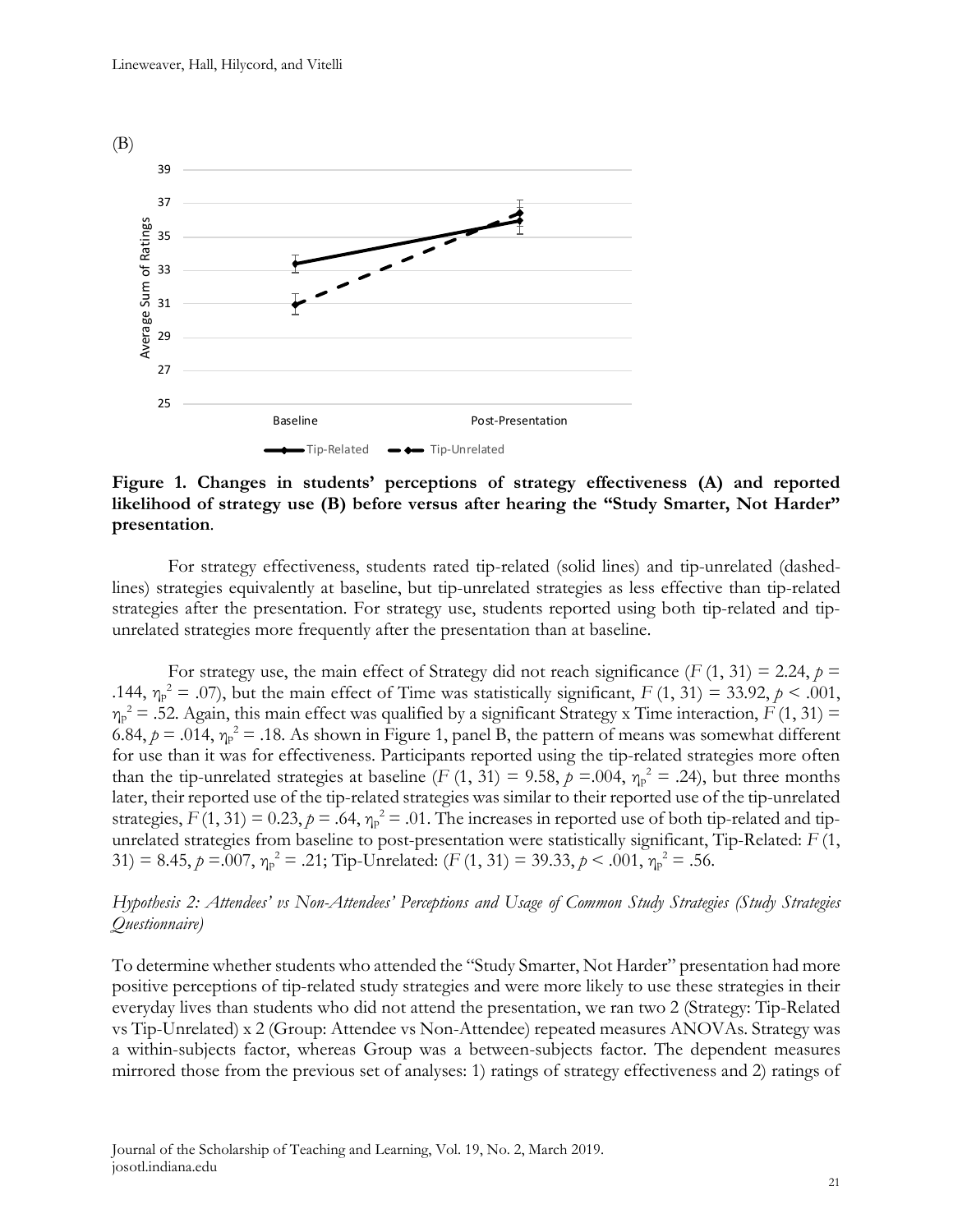frequency of strategy use. Data were available for all 176 participants, but only reflected students' ratings after having attended the presentation; we did not include baseline data in these analyses.

For effectiveness, there was a significant main effect of Strategy,  $F(1, 174) = 104.19$ ,  $p < .001$ ,  $m_p^2 = .38$ . Participants perceived tip-related study strategies ( $M = 32.36$ ,  $SD = 3.07$ ) as significantly more effective than tip-unrelated study strategies ( $M = 29.56$ ,  $SD = 3.85$ ), regardless of whether they had attended the presentation or not. The main effect of Group neared, but did not reach, significance,  $F(1, 174) = 3.25$ ,  $p = .073$ ,  $\eta_p^2 = .02$ . The interaction between Strategy and Group also failed to reach significance,  $F(1, 174) = 0.27$ ,  $p = .61$ ,  $\eta_p^2 = .002$ .

Figure 2 illustrates attendees' and non-attendees' utilization ratings of tip-related and tipunrelated study strategies. For usage, the main effect of Strategy was again statistically significant (*F*  $(1, 174) = 16.34, p < .001, \eta_p^2 = .09)$ . Unexpectedly, both groups reported greater use of tip-unrelated than tip-related study strategies, perhaps due to the popularity of the tip-unrelated strategies (e.g., highlighting, reviewing notes) we selected for comparison with the tip-related strategies. The main effect of Group was again not significant,  $F(1, 174) = 1.56$ ,  $p = .21$ ,  $\eta_p^2 = .01$ . Unlike for effectiveness, for strategy use, the interaction between Strategy and Group was statistically significant,  $F(1, 174) =$ 5.39,  $p = .021$ ,  $\eta_p^2 = .03$ . As shown in Figure 2, presentation attendees reported significantly greater use of tip-related strategies than controls (*F* (1, 174) = 5.84,  $p = .017$ ,  $\eta_p^2 = .03$ ), but, not surprisingly, the two groups did not differ in their reported use of tip-unrelated strategies,  $F(1, 174) = 0.05$ ,  $p =$ .83,  $\eta_p^2 = .000$ .



**Figure 2. Reported usage of tip-related and tip-unrelated study strategies by students who attended a "Study Smarter, Not Harder" presentation (dark bars) versus controls (white bars).**  Presentation attendees reported a greater use of tip-related strategies but not tip-unrelated strategies compared to students in the control group.

When we further examined attendees' vs non-attendees' reported usage of each study strategy in a series of one-way ANOVAs, we found that the two groups reported using each of the tipunrelated strategies to a similar extent, but attendees reported that they utilize four of the ten tiprelated strategies more often than controls. The differences between attendees and non-attendees selfreported usage neared statistical significance for two of these strategies (Getting Plenty of Sleep and Skimming Readings before Class), and reached statistical significance for the other two (Having Fun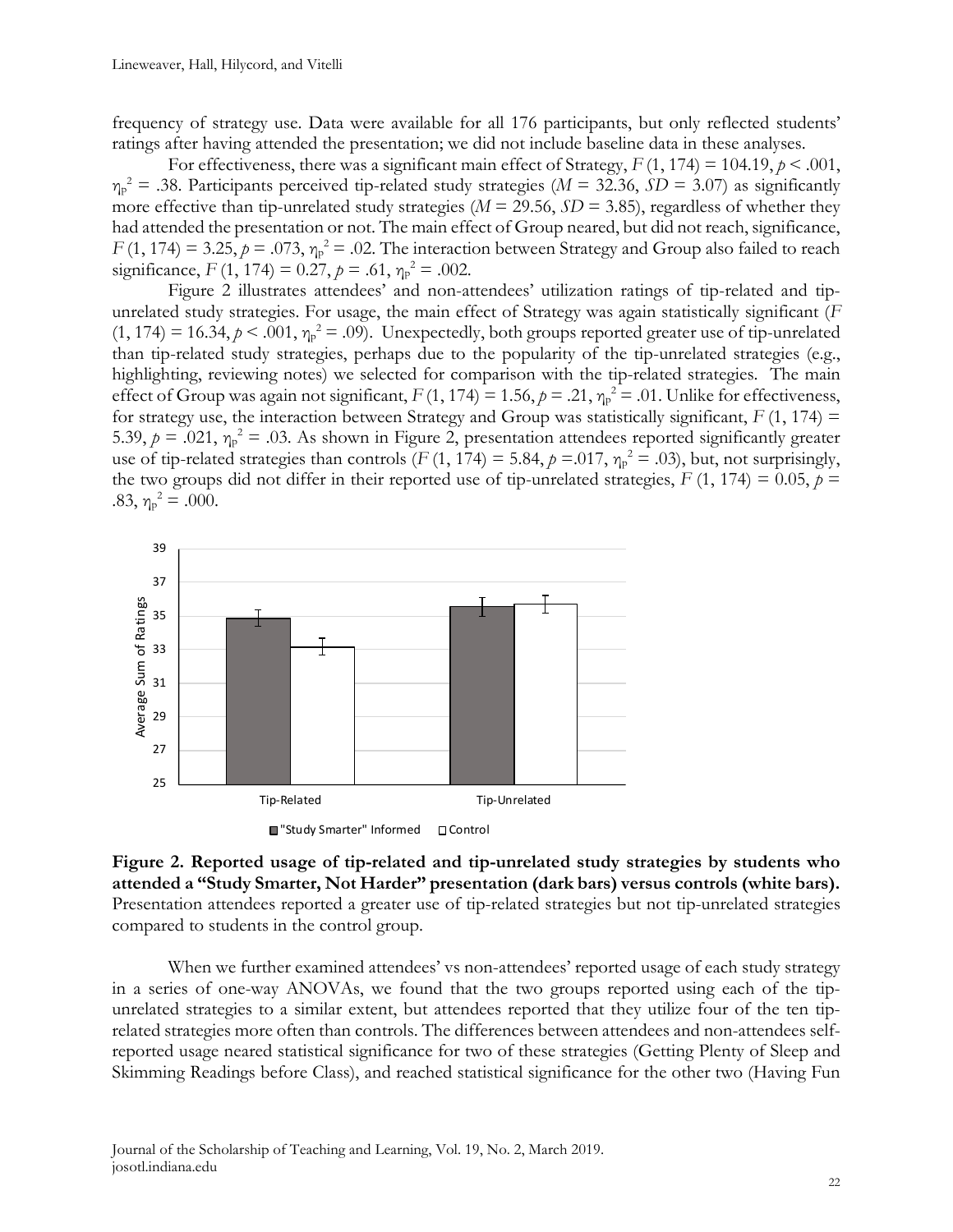with Friends and Eating Healthy Foods). See Table 1 for group means and standard deviations, as well as for inferential statistics from this series of one-way ANOVAs.

|                                            | Attendees              | Non-Attendees            | F(1,174) | $\dot{p}$ |  |  |
|--------------------------------------------|------------------------|--------------------------|----------|-----------|--|--|
|                                            |                        | Tip-Unrelated Strategies |          |           |  |  |
| Highlighting/Underlining                   | 3.61(1.12)             | 3.87(1.08)               | 2.50     | .116      |  |  |
| Recopying notes from class                 | 3.22(1.27)             | 3.22(1.33)               | < .001   | .998      |  |  |
| Looking over notes                         | 4.43 $(0.70)$          | 4.46 $(0.75)$            | .064     | .800      |  |  |
| Using the keyword mnemonic                 | 2.86(1.14)             | 3.02(1.03)               | .882     | .349      |  |  |
| Summarizing                                | 3.47(0.91)             | 3.36 (1.02)              | .546     | .461      |  |  |
| Creating flashcards                        | 3.19(1.17)             | 3.32(1.23)               | .535     | .465      |  |  |
| Interleaving practice                      | 2.80(0.97)             | 2.68(1.00)               | .647     | .422      |  |  |
| Taking frequent brain breaks               | 3.59(1.02)             | 3.54(1.08)               | .118     | .731      |  |  |
| Rereading slides/handouts                  | 4.24(0.82)             | 4.22(0.98)               | .039     | .845      |  |  |
| Reading through a study guide              | 4.14(0.97)             | 4.03(0.93)               | .536     | .465      |  |  |
|                                            | Tip-Related Strategies |                          |          |           |  |  |
| Getting plenty of sleep <sup>a</sup>       | 3.65(0.96)             | 3.37(1.07)               | 3.11     | .079      |  |  |
| Minimizing distractions                    | 3.30(0.93)             | 3.23(1.04)               | .222     | .638      |  |  |
| Skimming reading before class <sup>a</sup> | 3.12(1.02)             | 2.80(1.11)               | 3.77     | .054      |  |  |
| Having fun with friends*                   | 3.57(1.04)             | 3.21(1.02)               | 5.34     | .022      |  |  |
| Practice testing                           | 3.49(1.14)             | 3.59(1.10)               | .356     | .552      |  |  |
| Making material meaningful                 | 3.70(0.87)             | 3.51(0.94)               | 1.92     | .168      |  |  |
| Distributing practice                      | 3.30(0.87)             | 3.09(1.01)               | 2.07     | .152      |  |  |
| Regularly exercising                       | 3.34(1.11)             | 3.36(1.19)               | .020     | .888      |  |  |
| Eating healthy foods*                      | 3.64(0.80)             | 3.28(0.93)               | 6.86     | .010      |  |  |
| Changing strategies if not working         | 3.77(0.82)             | 3.73(0.97)               | .104     | .747      |  |  |

### **Table 1. Means (SD) and inferential statistics for tip-unrelated and tip-related strategies on the Study Strategies Questionnaire by group**

\*significant difference between groups (*p* < .05)

<sup>a</sup> near significant difference between groups ( $p = .079$ ;  $p = .054$ )

*Hypothesis 3: Study Tip Memorability, Incorporation into Study Approach, and Perceived Influence on Academic Success ("Study Smarter" Questionnaire)*

To examine whether presentation attendees remembered the eight specific study tips that we highlighted during the presentation, incorporated these tips into their typical study approach, and believed that these tips positively influence their academic success, we ran three series of one-sample *t*-tests. We set our critical value at 2.5. For tip memorability, the critical value of 2.5 was half way between a response of "Vaguely Remember" and "Largely Remember." For tip incorporation, the critical value of 2.5 represented a response half way between "Somewhat" and "Quite a Bit." Finally, for perceived positive influence of the tips, the critical value of 2.5 indicated a response between "Somewhat" and "Quite a Bit" when participants indicated the extent to which they felt the study tip had a positive influence on their academic success. Figure 3 shows the mean ratings for the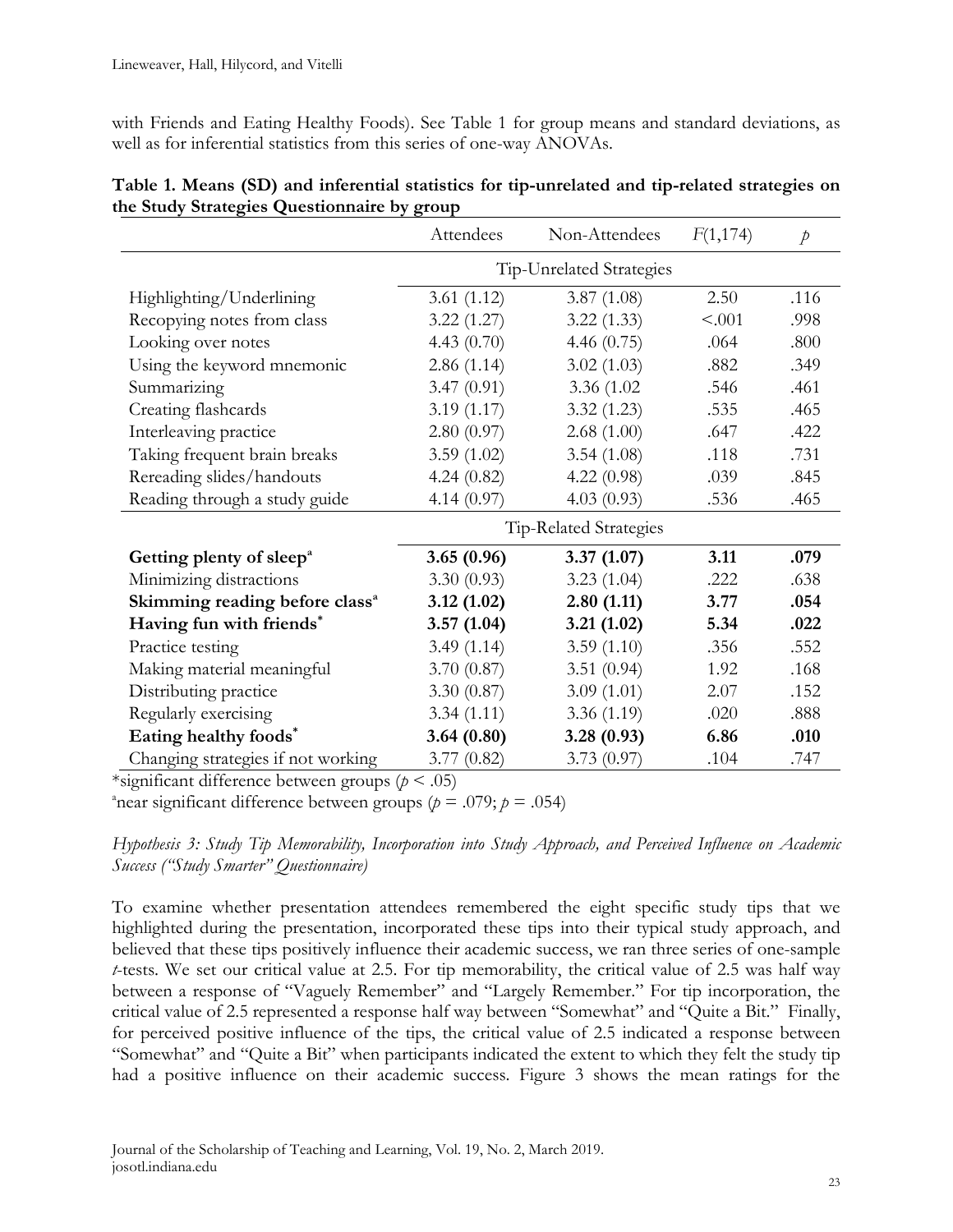memorability (panel A), incorporation (panel B), and perceived positive influence (panel C) of each study tip, and Table 2 summarizes the inferential statistics associated with each *t*-test.



Journal of the Scholarship of Teaching and Learning, Vol. 19, No. 2, March 2019. josotl.indiana.edu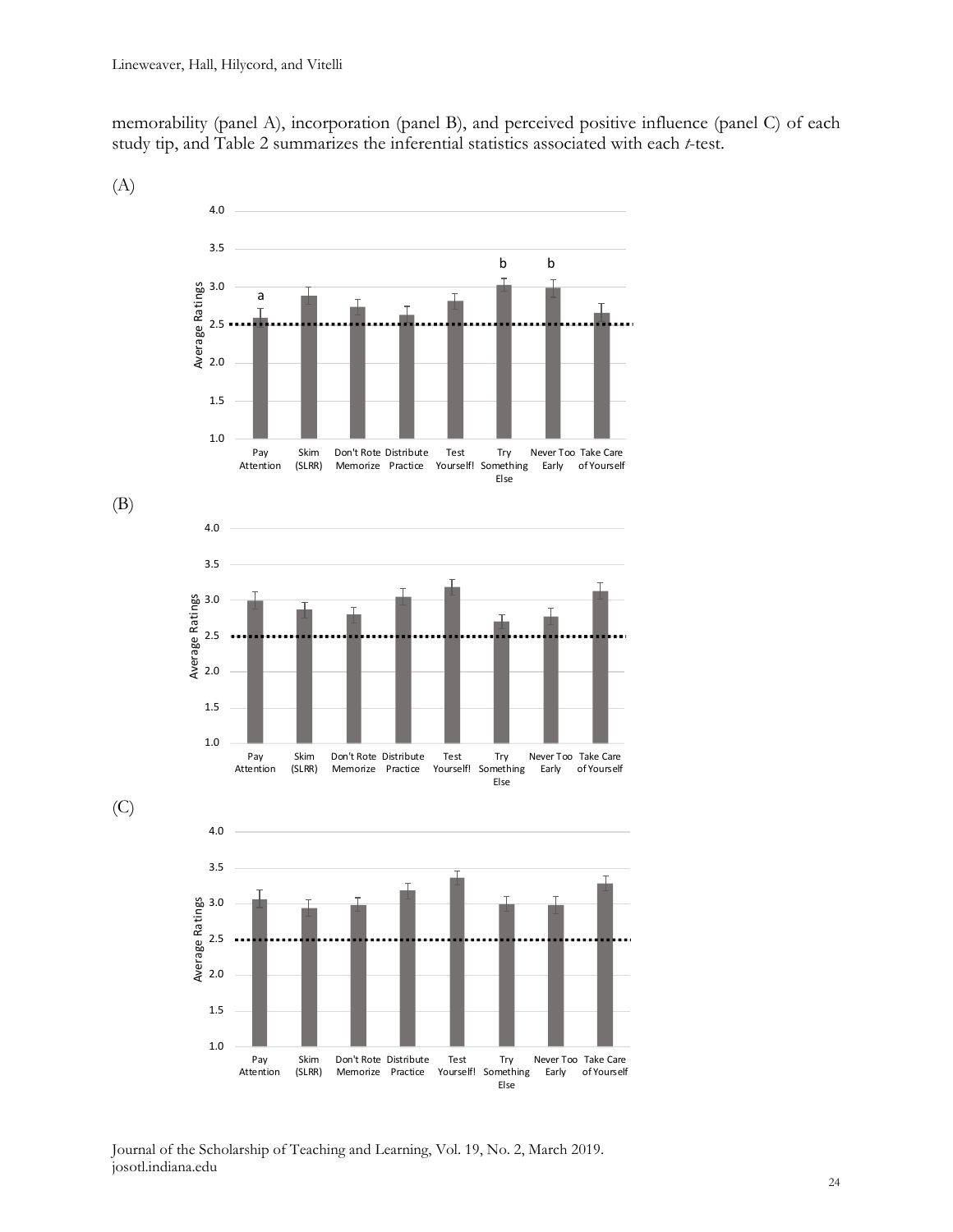**Figure 3. Presentation attendees' ratings of memorability (A), utilization (B), and perceived influence (C) of each of the eight study tips. Five of the eight study tips surpassed the critical value (dotted line) for memorability;** tips denoted with superscript a were remembered worse (near significant effect), whereas those denoted with superscript b were remembered significantly better than the tips on average. All of the study tips surpassed the critical value for utilization and perceived influence with no significant differences among the eight tips.

 We included data from all 72 presentation attendees in the tip memorability analysis. On average, presentation attendees remembered five of the eight study tips at the 2.5 level (i.e., half way between "Vaguely Remember" and "Largely Remember") or above. The tips they significantly remembered were: Skim, Listen, Read, Repeat, Don't Rote Memorize, Quiz Yourself, If at First You Don't Succeed, Try Something Else, and It's Never Too Early. Average ratings for the other three tips, Pay Attention, Distribute Practice, and Take Care of Yourself, did not exceed the 2.5 critical value set in the analysis.

Participants had the option of not rating their incorporation of each tip if they felt that they did not remember it well enough to say. We excluded data from these participants in the incorporation analysis. Thus, the number of participants contributing data to each of these one-sample *t*-tests varied, as shown in Table 2. Based on the responses of the students who remembered the tip well enough to rate it, the average ratings for incorporation of the tips significantly surpassed the 2.5 critical value (i.e., half way between "Somewhat" and "Quite a Bit") for all eight of the study tips. See Figure 3 and Table 2. Thus, students who attended the "Study Smarter, Not Harder" presentation reported including all of the study tips that they remembered into their typical study approach.

Finally, for perceived positive influence of the tips, participants again did not rate any tip they felt they did not remember well enough, so the number of participants in each analysis varied (see Table 2). Based on responses from those students who rated the perceived influence of the tips, average ratings for all of the tips significantly surpassed the critical value (i.e., half way between "Somewhat" and "Quite a Bit"). See Figure 3 and Table 2 for details. Thus, participants felt that all of the study tips they remembered were positively influencing their academic success.

| Study Tip                  | $\boldsymbol{n}$ | t           | $\mathcal{P}$ |  |  |
|----------------------------|------------------|-------------|---------------|--|--|
|                            |                  | Remember It |               |  |  |
| Pay Attention              | 72               | 0.79        | .432          |  |  |
| Skim, Listen, Read, Repeat | 72               | 3.50        | .001          |  |  |
| Don't Rote Memorize        | 72               | 2.18        | .033          |  |  |
| Distribute Practice        | 72               | 1.30        | .199          |  |  |
| Quiz Yourself              | 72               | 3.03        | .003          |  |  |
| Try Something Else         | 72               | 5.97        | < 0.001       |  |  |
| It's Never Too Early       | 72               | 4.13        | < .001        |  |  |
| Take Care of Yourself      | 72               | 1.42        | .159          |  |  |
|                            | Incorporate It   |             |               |  |  |
| Pay Attention              | 61               | 3.91        | < .001        |  |  |
| Skim, Listen, Read, Repeat | 68               | 3.22        | .001          |  |  |
| Don't Rote Memorize        | 64               | 2.71        | .009          |  |  |

| Table 2. Statistics associated with the one-sample t-tests for each of the eight study tips on |
|------------------------------------------------------------------------------------------------|
| the "Study Smarter" Questionnaire                                                              |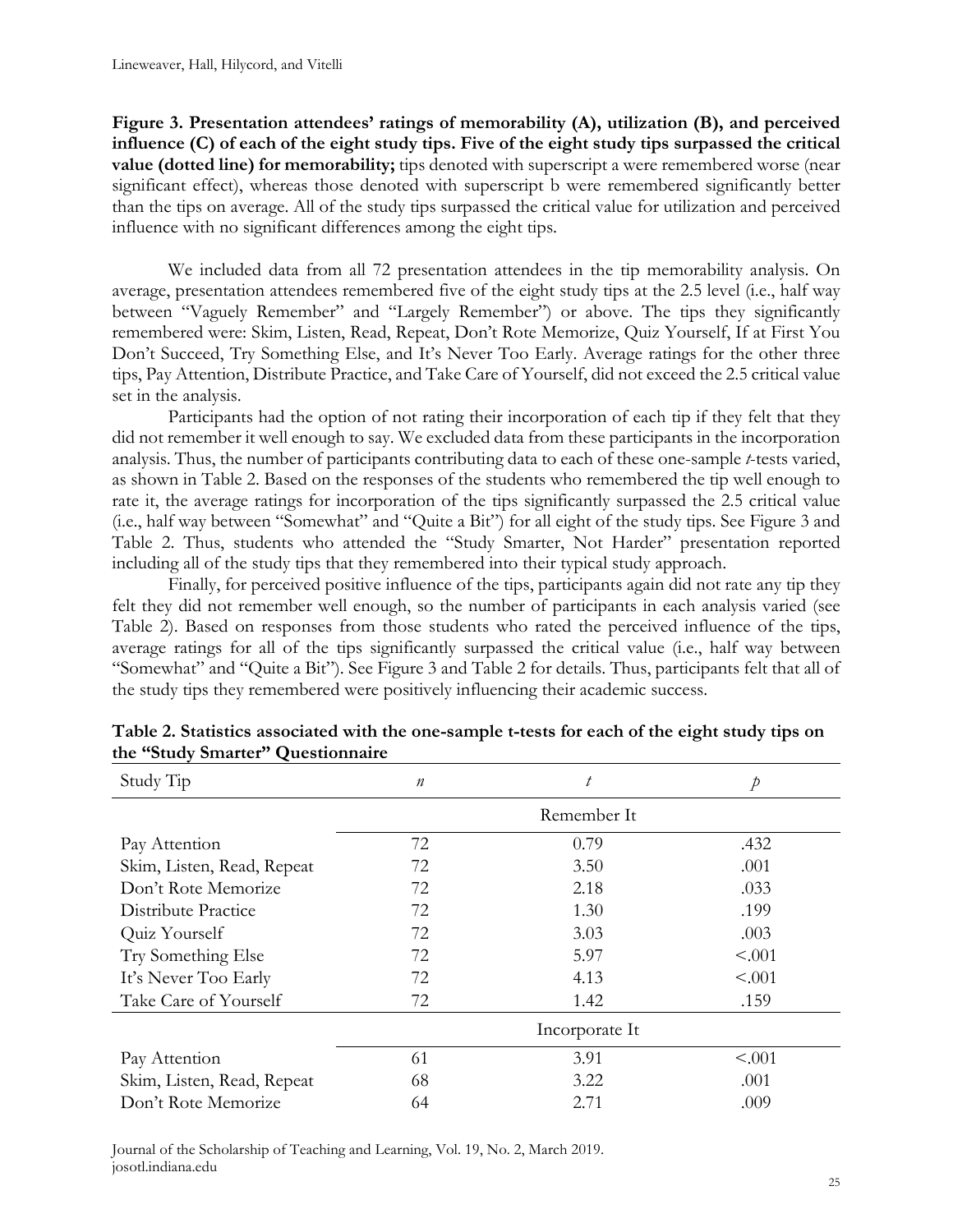| Distribute Practice        | 61 | 4.66                                           | < 0.001 |
|----------------------------|----|------------------------------------------------|---------|
| Quiz Yourself              | 61 | 6.43                                           | < .001  |
| Try Something Else         | 67 | 2.12                                           | .038    |
| It's Never Too Early       | 67 | 2.34                                           | .022    |
| Take Care of Yourself      | 62 | 5.42                                           | < .001  |
|                            |    | Feel It Positively Influences Academic Success |         |
| Pay Attention              | 58 | 4.64                                           | < 0.001 |
| Skim, Listen, Read, Repeat | 67 | 3.85                                           | < .001  |
| Don't Rote Memorize        | 67 | 5.04                                           | < .001  |
| Distribute Practice        | 61 | 5.88                                           | < 0.001 |
| Quiz Yourself              | 64 | 9.00                                           | < 0.001 |
| Try Something Else         | 69 | 4.84                                           | < .001  |
| It's Never Too Early       | 66 | 4.14                                           | < 0.001 |
| Take Care of Yourself      | 64 | 7.95                                           | < .001  |

To directly compare the memorability, incorporation, and perceived influence of the eight tips, we ran three repeated-measures ANOVAs. In all three analyses, the independent variable was Tip (with eight levels representing each of the eight tips), and the dependent variables across the three analyses were participants' ratings of (1) how well they remembered the tip, (2) the extent to which they incorporate the tip into their typical study approach, and (3) the extent to which they believe the tip positively influences their academic success.

For memorability, the main effect of Tip reached statistical significance,  $F(7, 65) = 3.57$ ,  $p =$ .003,  $\eta_p^2$  = .28. Tests of within-subjects contrasts compared the average rating associated with each tip to the average mean rating of all of the tips combined and indicated that If At First You Don't Succeed, Try Something Else (*F* (1, 71) = 9.48,  $p = .003$ ,  $\eta_p^2 = .12$ ) and It's Never Too Early (*F* (1, 71) = 4.78,  $p = .032$ ,  $\eta_p^2 = .06$ ) were both remembered significantly better than the tips on average. See Figure 3. Pay Attention was remembered less well than the tips on average, although this difference only neared significance,  $F(1, 71) = 3.48$ ,  $p = .066$ ,  $\eta_p^2 = .05$ .

The main effect of Tip did not reach significance for either the extent to which students incorporated the eight tips into their study habits ( $F(7, 32) = 1.89$ ,  $p = .105$ ,  $\eta_p^2 = .29$ ) or the extent to which students felt the tips positively influence their academic success,  $F(7, 35) = 1.39$ ,  $p = .240$ ,  $\eta_p^2$ = .22. Note that the effect size for each of these two repeated measures analyses were similar to the effect size for tip memorability. However, because cases were excluded listwise in these analyses, the number of participants contributing data was greatly reduced (Incorporation:  $n = 39$ ; Influence:  $n =$ 42), leading to non-significant *F*-tests.

To determine whether the memorability, likelihood of incorporation, and perceived positive influence of the study tips withstood time, we compared the ratings of students who attended College 101 in 2013 (*n* = 13), College 101 in 2014 (*n* = 19), Become Your Best Bulldog in 2015 (*n* = 4) and Become Your Best Bulldog in 2016 (*n* = 36) in a series of three multivariate ANOVAs with ratings for each tip on the "Study Smarter" Questionnaire as the dependent variables. Table 3 summarizes the mean ratings from attendees of each of the four sessions. Because Session was an independent variable with four levels, we used Wilks' Lambda multivariate statistic to determine statistical significance in order to protect against potential violations of the homogeneity of treatment difference variances assumption.

Tip memorability ratings differed significantly based on which presentation session students attended,  $F(24, 177.52) = 2.97$ ,  $p = .001$ ,  $\eta_p^2 = .28$ . Significant differences were apparent in how well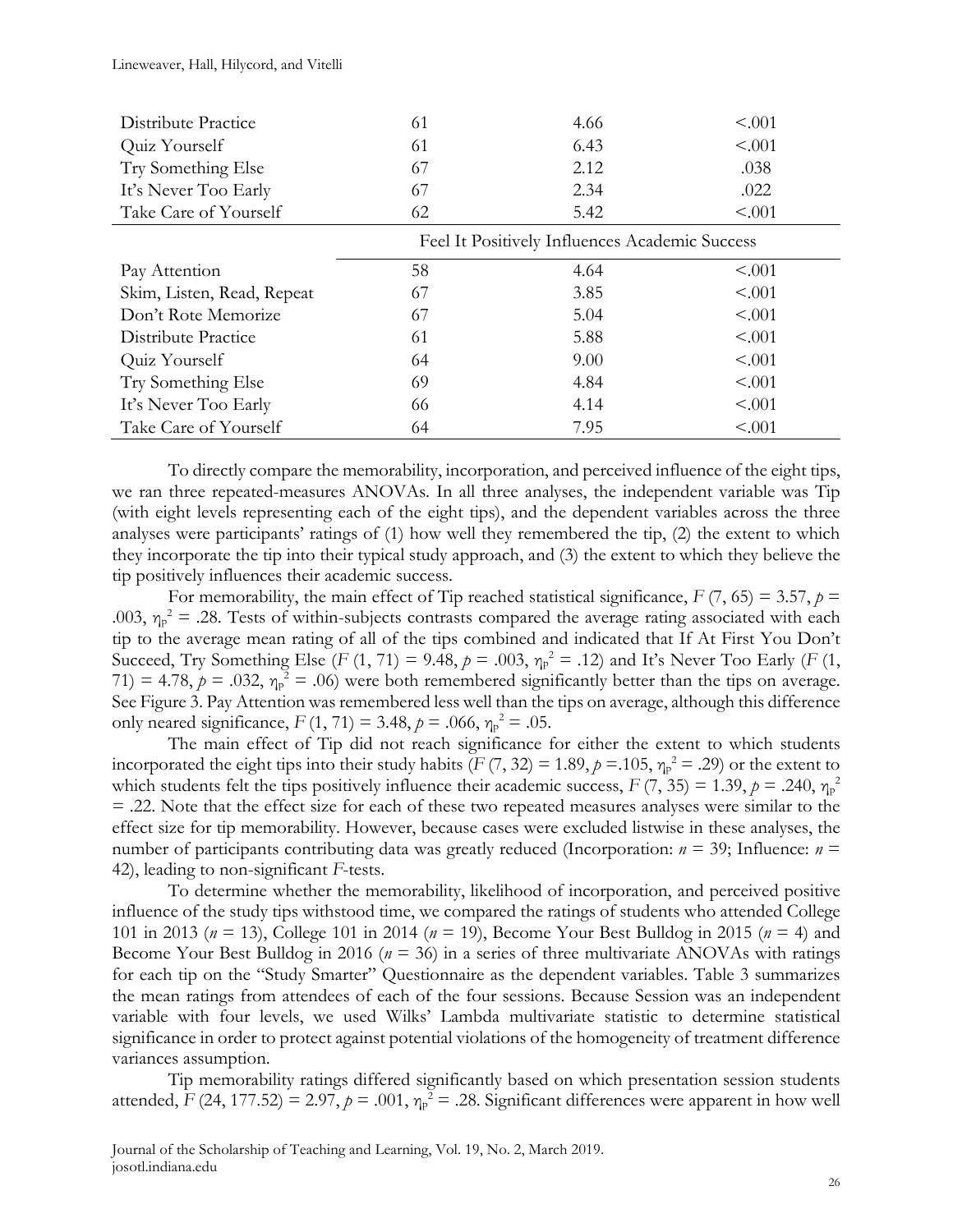attendees at more recent vs more remote sessions remembered Pay Attention (*p* < .001), Skim, Listen, Read, Repeat ( $p < .001$ ), Don't Rote Memorize ( $p = .046$ ), and It's Never Too Early ( $p = .028$ ). For Pay Attention, the students who had attended the most recent session (just three months prior to the study) reported remembering the tip significantly better than those who had attended any of the sessions that had occurred more than a year earlier (all  $ps \leq .001$ ). The students who attended the most recent session also reported remembering Skim, Listen, Read, Repeat and It's Never Too Early better than both the students who attended College 101 in 2013 (both  $ps \leq .042$ ) and the students who attended College 101 in 2014 (both  $ps \leq .012$ ), but not better than those who attended Become Your Best Bulldog in 2015 (both *p*s > .053). Finally, students who heard the presentation at the most recent Become Your Best Bulldog reported remembering Don't Rote Memorize significantly better than students who heard the presentation at College 101 in 2014 ( $p = .011$ ), but not better than students who attended College 101 in 2013 ( $p = .052$ ) or Become Your Best Bulldog in 2015,  $p = .55$ . No other group comparisons reached significance. The rated memorability of the other tips (Study A Little A Lot, Quiz Yourself, If At First You Don't Succeed, Try Something Else, and Take Care of Yourself) did not differ significantly based on which presentation students attended (all *p*s > .076).

The main effect of Session also reached significance for incorporation of the tips, *F* (24, 81.81)  $= 2.02$ ,  $p = .01$ ,  $\eta_p^2 = .36$ . The reported likelihood of incorporating Pay Attention (*F* (3, 35) = 5.54, *p*  $=$  .003,  $\eta_p^2 =$  .32), Skim, Listen, Read, Repeat (*F* (3, 35) = 3.10,  $p = .039$ ,  $\eta_p^2 = .21$ ), Quiz Yourself (*F*  $(3, 35) = 2.89, p = .049, \eta_p^2 = .20$  and It's Never Too Early (*F* (3, 35) = 3.36,  $p = .030, \eta_p^2 = .22$ ) varied based on which presentation the students attended. The pattern of mean differences was more complicated for incorporation than it was for memorability, and it did not appear to be the case that students who attended the presentation most recently were the most likely to incorporate the tips into their study approach. See Table 3 for details.

|                                         |                     |                     | Become                | Become                     |
|-----------------------------------------|---------------------|---------------------|-----------------------|----------------------------|
|                                         | College             | College             | Your Best             | Your Best                  |
|                                         | 101                 | 101                 | Bulldog               | Bulldog                    |
|                                         | 2013                | 2014                | 2015                  | 2016                       |
|                                         |                     | Remember It         |                       |                            |
| Pay Attention <sup>3</sup>              | $1.62 (0.96)^{a}$   | $2.00~(0.75)^{a}$   | $2.00~(0.82)^{a}$     | 3.33 $(0.63)^{b}$          |
| Skim, Listen, Read, Repeat <sup>3</sup> | $2.31 (1.03)^{a}$   | $2.47(0.96)^{a}$    | $2.50(0.58)^{a,b}$    | 3.36 $(0.68)^{b}$          |
| Don't Rote Memorize <sup>1</sup>        | 2.46 $(0.97)^{a,b}$ | $2.37(0.96)^{a}$    | $2.75$ $(1.26)^{a,b}$ | 3.03 $(0.77)^{b}$          |
| Distribute Practice                     | 2.85(0.69)          | 2.84(0.90)          | 2.50(1.00)            | 2.47(0.97)                 |
| Quiz Yourself                           | 2.85(0.80)          | 2.79(0.63)          | 3.25(0.96)            | 2.78(1.05)                 |
| Try Something Else                      | 2.85(0.69)          | 2.74(0.73)          | 3.00(1.16)            | 3.25(0.69)                 |
| It's Never Too Early <sup>1</sup>       | $2.69(1.11)^{a}$    | $2.63$ $(1.01)^a$   | $2.50$ $(1.00)^{a,b}$ | 3.33 $(0.86)^{b}$          |
| Take Care of Yourself                   | 2.54(0.97)          | 2.63(1.01)          | 2.50(1.29)            | 2.75(1.00)                 |
|                                         |                     | Incorporate It      |                       |                            |
| Pay Attention <sup>2</sup>              | $2.20~(0.45)^{a}$   | $2.83(0.75)^{a}$    | $3.00(1.41)^{a,b}$    | 3.46 $(0.65)^{b}$          |
| Skim, Listen, Read, Repeat <sup>1</sup> | 2.40 $(0.55)^{a,b}$ | 3.33 $(0.52)^{b,c}$ | $2.00(1.41)^{a}$      | 3.23 $(0.82)$ <sup>c</sup> |
| Don't Rote Memorize                     | 2.20(0.45)          | 3.33(1.03)          | 3.00(1.41)            | 2.88(0.82)                 |
| Distribute Practice                     | 3.20(0.84)          | 3.67(0.52)          | 3.00(0.00)            | 2.96(1.00)                 |
| Quiz Yourself <sup>1</sup>              | $2.60(0.55)^{a}$    | $2.83(0.98)^{a,b}$  | 4.00 $(0.00)^{b}$     | 3.35 $(0.69)^{b}$          |
| Try Something Else                      | 2.60(0.89)          | 2.83(0.75)          | 3.00(1.41)            | 2.85(0.61)                 |
| It's Never Too Early <sup>1</sup>       | $1.80~(0.45)^{a}$   | 3.17 $(0.98)^{b}$   | $2.50(0.71)^{a,b}$    | $2.96(0.82)^{b}$           |

**Table 3. Mean (SD) Ratings for each of the eight study tips on the "Study Smarter" Questionnaire by presentation session**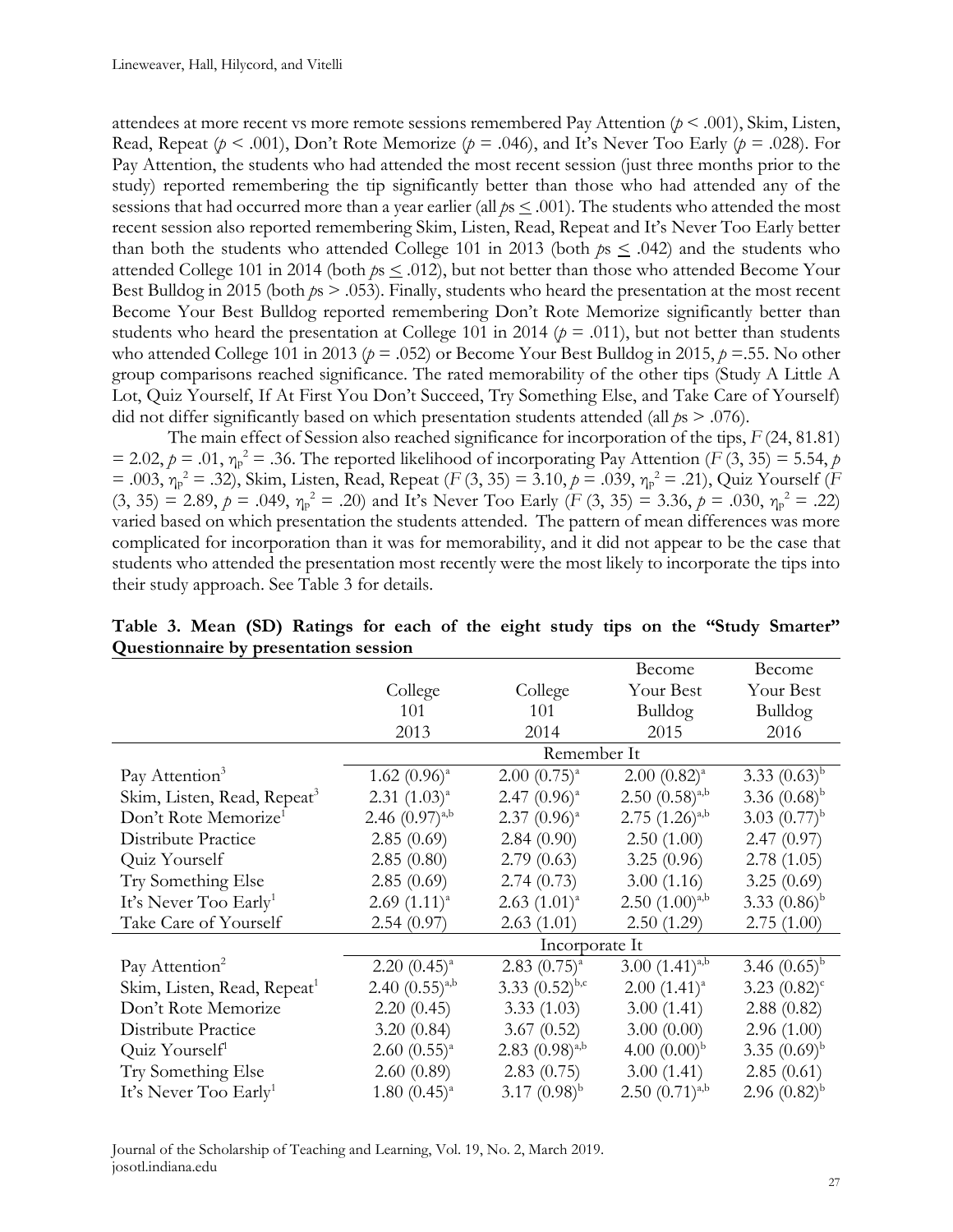#### Lineweaver, Hall, Hilycord, and Vitelli

| Take Care of Yourself      | 2.80(0.84)                                     | 3.00(0.89) | 2.50(0.71) | 3.31(0.87) |  |  |  |
|----------------------------|------------------------------------------------|------------|------------|------------|--|--|--|
|                            | Feel It Positively Influences Academic Success |            |            |            |  |  |  |
| Pay Attention              | 2.25(1.26)                                     | 2.70(0.82) | 3.50(0.71) | 3.42(0.64) |  |  |  |
| Skim, Listen, Read, Repeat | 2.50(1.29)                                     | 3.20(0.79) | 1.50(0.71) | 3.15(0.83) |  |  |  |
| Don't Rote Memorize        | 2.50(1.00)                                     | 3.00(0.82) | 3.00(1.41) | 2.96(0.72) |  |  |  |
| Distribute Practice        | 3.00(1.15)                                     | 3.40(0.84) | 2.50(2.12) | 3.27(0.83) |  |  |  |
| Quiz Yourself              | 3.00(0.82)                                     | 3.20(0.92) | 4.00(0.00) | 3.35(0.69) |  |  |  |
| Try Something Else         | 2.75(0.96)                                     | 3.10(0.88) | 3.00(1.41) | 3.27(0.72) |  |  |  |
| It's Never Too Early       | 2.25(0.50)                                     | 3.10(0.74) | 3.50(0.71) | 3.15(0.97) |  |  |  |
| Take Care of Yourself      | 2.50(1.00)                                     | 3.20(0.63) | 2.50(0.71) | 3.27(0.87) |  |  |  |

Note: Tips followed by a superscript showed significant differences between groups based on the session attended:  $\frac{1}{\rho}$  < .05,  $\frac{2}{\rho}$  < .01 or  $\frac{3}{\rho}$  < .001. Means and standard deviations with different superscripts differed from one another in post hoc analyses with Tukey's test (all *p*s < .05).

Unlike tip memorability and incorporation, the perceived positive influence of the study tips did not differ depending on which session students attended,  $F(24, 90.51) = 1.25$ ,  $p = 0.24$ ,  $\eta_p^2 = 0.24$ . Thus, students felt that the tips were positively influencing their academic success to the same extent regardless of whether they learned the tips three months earlier or three years and three months earlier.

#### **Discussion**

We had two primary goals in conducting this study and writing this manuscript: (1) to briefly outline a study tips presentation that uses both evidence from the cognitive and educational psychology literatures as well as demonstrations to teach students how to study more effectively regardless of their discipline, and (2) to provide empirical evidence about whether or not this study tips presentation affects students' study habits. Our hope is that faculty teaching a wide range of types of courses will find themselves better informed about how to help their students study effectively (Dunlosky et al., 2013) and may even undertake the task of explicitly teaching students how to maximize their studying (Marshak, 1984; Pressley, Goodchild, Fleet, Zajchowski, & Ellis, 1989). Of course, we are also happy to provide a copy of this presentation to students who may themselves be interested in learning how to "Study Smarter, Not Harder."

Our study, which involves both pre-presentation and post-presentation data, as well as a comparison of responses from presentation attendees to those of a non-attendee control group, consistently supports the efficacy of our one-hour study tips presentation. At the same time, several of our findings, particularly those that compare the eight tips to each other, are somewhat unexpected.

In general, we found strong support for our presentation's effectiveness. Without directly asking students about the study tips, we found that students who attended our presentation changed their views regarding the effectiveness of different types of study strategies from immediately before the presentation to three months after the presentation. Interestingly, rather than enhancing their already positive perceptions of tip-related strategies, the presentation appeared to challenge students to think more critically and to alter misconceptions they may have had about less effective study approaches (Bjork et al., 2013; Gurung, 2005; Karpicke, Butler, & Roediger, 2009). As such, their endorsement of tip-unrelated strategies decreased significantly following the presentation relative to before it, while their beliefs about the effectiveness of tip-related strategies remained stable. It is important to note that this fine-tuning of students' understanding of effective study strategies also corresponded with their transition from high school to college since most of them attended the "Study Smarter, Not Harder" presentation as part of their first-year orientation to the university. Thus, students may have had opportunities to put into practice and to gather their own evidence about what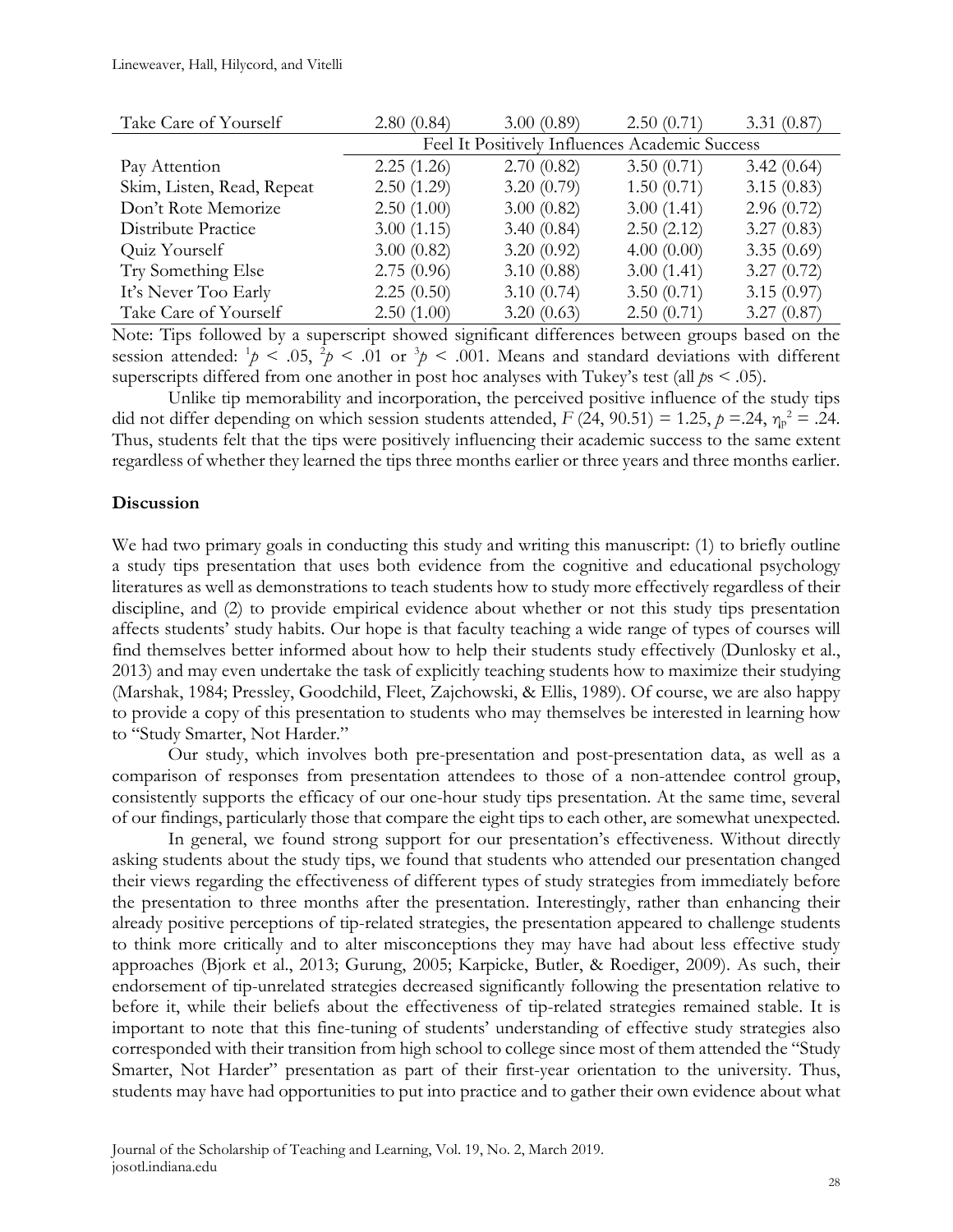works and what does not work in the new and challenging collegiate setting during the three months (September, October, and November) that intervened between the presentation and their postpresentation assessments. This may account for the finding that students reported using both types of study strategies (those related to and those unrelated to the study tips) significantly more frequently after the presentation than before. Facing the increased rigor of the college classroom may have inspired students to study more ("study harder"), utilizing a wider range of approaches than they had previously. At the same time, after those three months, they were "smarter" in that they recognized that not all approaches are equally effective.

We documented more evidence that attendance at our presentation helps students "study smarter" when we compared the study habits of students who attended our presentation to those of students who had not. Although both attendees and non-attendees perceived tip-related strategies to be more effective than tip-unrelated strategies overall, the students who attended our presentation reported actually using the tip-related strategies more often than their non-attending peers. These findings are particularly noteworthy because the students who served as non-attendee controls in this study were all enrolled in Psychology courses, with some of them being upper-level Psychology majors who may have learned about some of the tips and the empirical evidence to support them in one or more of their prior Psychology classes. It seems likely that we would have found even larger differences between attendees and controls in these analyses if we had included a more academically diverse and general student population as a comparison group, such that they were more similar to our attendees in background and familiarity with psychological principles. Despite this disadvantage, "Study Smarter" informed students indicated that they incorporate Sleep Tight, Skim Listen Read Repeat, Have Fun, and Eat Right into their study approach to a greater extent than students who did not have the benefit of attending the presentation. This is particularly fascinating as three of these four study strategies relate to the Take Care of Yourself portion of the "Study Smarter" presentation. At the same time, when we asked attendees what they remembered from the presentation, they did not report a strong memory for the Take Care of Yourself tip—this was one of the three tips that was not remembered significantly well. Although future research would be necessary to replicate or to more clearly elucidate possible reasons for these seemingly contradictory findings, one possible explanation is that students learned the importance of taking care of themselves and came to view self-care as an important part of their academic success through their attendance at the presentation, but they did not explicitly recall learning it in that context.

Relatedly, we were surprised that students only remembered five of the eight study tips significantly well. We were also surprised at which of the tips failed to surpass this level of memorability. Students did not remember Pay Attention, the first study tip, and the tip we spend the most time discussing during the presentation, particularly well, with its memorability also decreasing significantly within a year after the presentation. We support this tip with both empirical evidence and with a demonstration that our audiences appear to enjoy. We wonder whether its position as first in the presentation or the extensive amount of time we spend on it undermines its effectiveness. Alternately, students may choose not to remember this tip because they resist the strong recommendation that they eliminate distractions and avoid dividing their attention while studying or because they feel that they are already paying attention fully since they were academically successful in high school, although it is likely that they are not avoiding distractions (Clay, 2009; Gurung, 2005; Rosen, Carrier, & Cheever, 2013). Students also did not report remembering Study a Little a Lot (the tip that encourages them to distribute their studying across time) or Take Care of Yourself (but see the previous paragraph) particularly well. Perhaps these three study tips are considered common sense or have been emphasized to students repeatedly by parents and teachers in the past, causing students to feel that they were already well informed on these suggestions prior to attending our presentation. This may have led them to pay less attention to these tips during the presentation, to share them less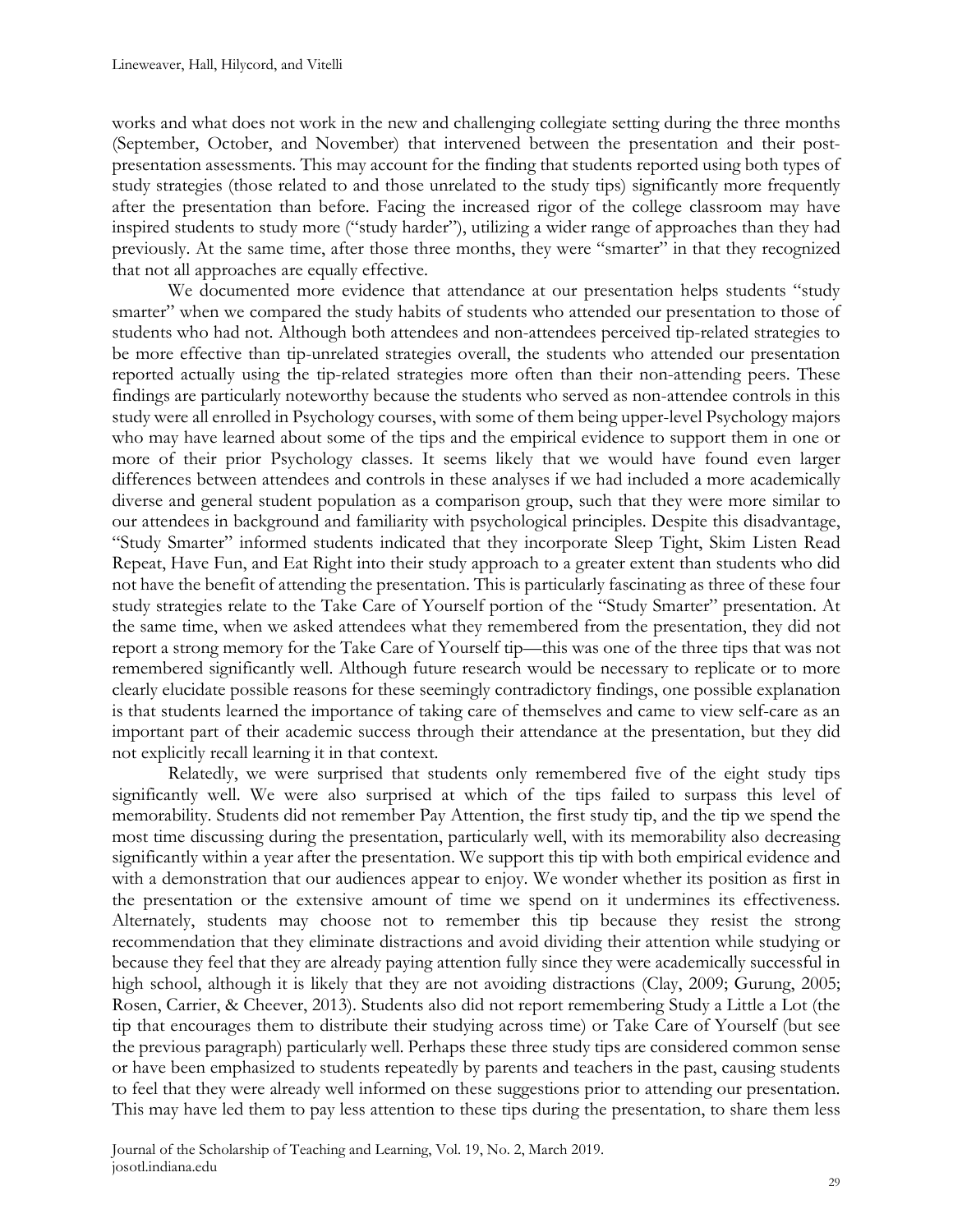with others after the presentation (reducing their likelihood of being solidly encoded), or to fail to attribute them specifically to the presentation, resulting in less long-term retention and recognition of these tips as being from the "Study Smarter, Not Harder" presentation. Of course, whether or not students report remembering the tips is much less important than whether they use the study strategies, as it is the strategies that students use that predict their academic success (Bartoszewski & Gurung, 2015; Gurung, 2005; Gurung, et al., 2012). Thus, even though students may not explicitly remember Take Care of Yourself as one of the tips from our presentation, our results show that they do view sleeping well, eating right, and having fun as important aspects of their academic approach, suggesting that they are "Studying Smarter" even if they do not know why.

In contrast to the tips that students did not remember well, students did explicitly recall five of the eight tips. Three of these five tips are very concrete: Don't Rote Memorize, Skim Listen Read Repeat, and Quiz Yourself. These may also represent new recommendations rather than simply reiterating what students have learned previously about studying. For example, few teachers and faculty teach students to use self-quizzing as a more effective study approach than re-reviewing material despite its well-established superiority for promoting learning (Dunlosky, et al., 2013; Karpicke & Grimaldi, 2012). Two of these three tips (Skim Listen Read Repeat and Don't Rote Memorize) also involved fairly straightforward and short demonstrations, which could have contributed to their memorability (although Pay Attention also involved a demonstration, but students did not remember it well). In fact, we use an example from Bransford and Johnson (1973) to demonstrate the importance of putting new information into context during the Skim, Listen, Read, Repeat portion of the study tips presentation. One of the authors (T.L) experienced this demonstration in her Developmental Psychology class in 1990 and remembered it when it was time to create this presentation in 2010 (20 years later). Likewise, we were not surprised that students remembered a humorous YouTube video associated with It's Never Too Early called "I am worried about my grade" ( [http://bit.ly/1PqS6Ho\)](http://bit.ly/1PqS6Ho). We were, however, not expecting students to remember If At First You Don't Succeed, Try Something Else as well as they remembered other tips in the presentation. In actuality, students remembered this tip significantly better than the eight tips on average. This is a tip that we cover very briefly towards the end of the presentation, offering neither empirical evidence nor a demonstration in support of it. Perhaps this tip sticks with students because of its catchy and unexpected ending to a common phrase.

Finally, as further support for our presentation, students reported incorporating all of the tips they remembered into their study approach, and they felt that the tips they remembered contribute positively to their academic success. Students' positive perceptions of the tips were consistent across time, remaining significant more than three years after students attended the presentation. Thus, teaching students how to study, especially early in their collegiate career, has the potential to affect their academic success positively across their entire college trajectory. This suggests that providing instruction on how to effectively study may be most valuable during students' transition from high school to college when they have the most time to put those strategies to use. This may also be a time when students are most open to new ideas about studying as they prepare for the new academic demands placed on them in the college environment. Future studies would be necessary, though, to determine whether these speculations are correct and whether empirical evidence can support them.

Although our results reinforce the efficacy of our presentation and support our hypotheses, our study has some limitations that suggest directions for future research. First, our study only included college students as participants. We have not presented our study tips to students at other levels, and, thus, we do not know whether high school or even middle school students would benefit in the same way from explicit instruction into how to study more effectively. The only other study we could find in the literature that examined an intervention designed to teach students test-taking strategies in order to improve their performance (Beidel et al., 1999) was conducted with elementary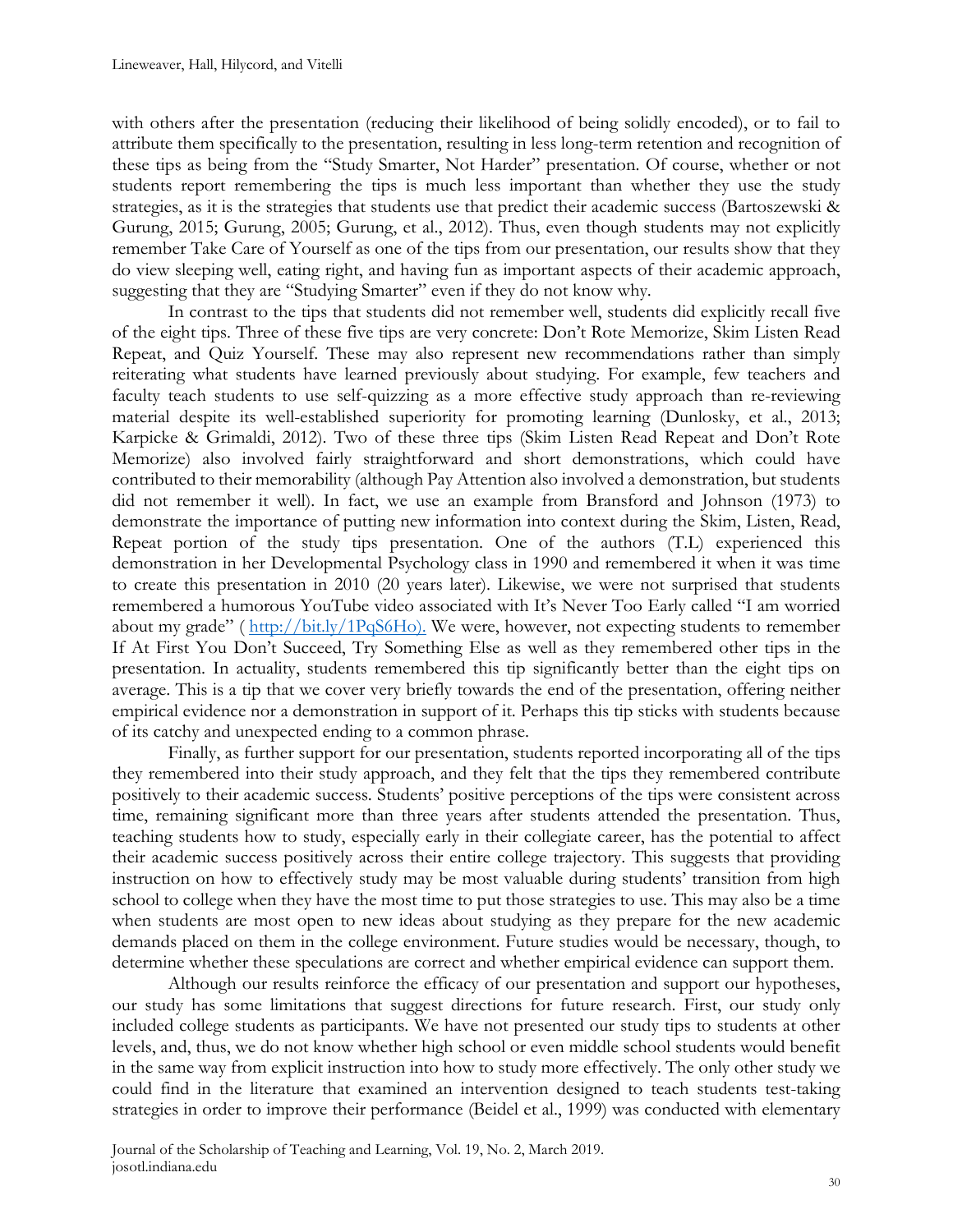students. Thus, there is a real gap in the literature with regards to the potential to improve the performance of students at other academic levels through study approach instruction.

A second limitation of our study is that our sample was self-selected. The students who attended the "Study Smarter, Not Harder" presentation elected to spend 60 minutes learning how to study more effectively rather than choosing to spend that time in another way. These students are unlikely to be representative of the full range of college students. In fact, it is likely that these students are more motivated than average and may, perhaps, be starting at a more advanced academic level than the general college student population. Thus, we cannot determine how struggling or remedial students might respond to this type of presentation. In fact, it is possible that the students who could gain the most from our presentation may be less likely to attend this type of session, especially given that struggling students may be overconfident in the study strategies they utilize (Bjork, et al., 2013; Hacker, et al., 2000). A future study either with a more broadly representative population or specifically targeting struggling students would help determine whether less academically successful students are able to gain as much, or even more, from this type of instruction in study skills.

Third, our study included a control group, but the control group did not experience any form of intervention, and we were not able to assign students to either the control group or the study skills intervention group due to our research design. Future studies could use a more experimental approach, randomly assigning students to either attend or not attend (wait list control group) the presentation or randomly assigning students either to the study skills intervention or to a comparison intervention such as training focused on time management skills.

Finally, we do not have any objective data regarding students' academic success. Thus, we cannot determine whether students who attend our presentation are actually more academically successful than those who do not. Chen et al. (2017) recently demonstrated that students who are more self-reflective about their approach to studying perform better on examinations. Thus, the "Study Smarter, Not Harder" presentation has the potential to improve students' performance both by making them more thoughtful about their studying and by informing them about which strategies are most likely to lead to success. However, only through collecting additional future data about students' GPA or performance in particular classes could we directly assess whether students' perceptions of how the study tips we share with them relate to their academic success are, indeed, accurate.

Despite these limitations, our study offers empirical evidence that college students remember, utilize, and believe their academic success benefits from explicit instruction in how to "Study Smarter, Not Harder." Attending an hour-long study tip presentation also gave students a better understanding of effective versus less effective study approaches. We encourage faculty to use the resources provided here and to request additional resources from us, if desired, in order to help their own students "Study Smarter, Not Harder."

#### **Acknowledgements**

This study was supported by an institutional Mini Grant (\$1000) awarded to the first author by the Holcomb Awards Committee at Butler University.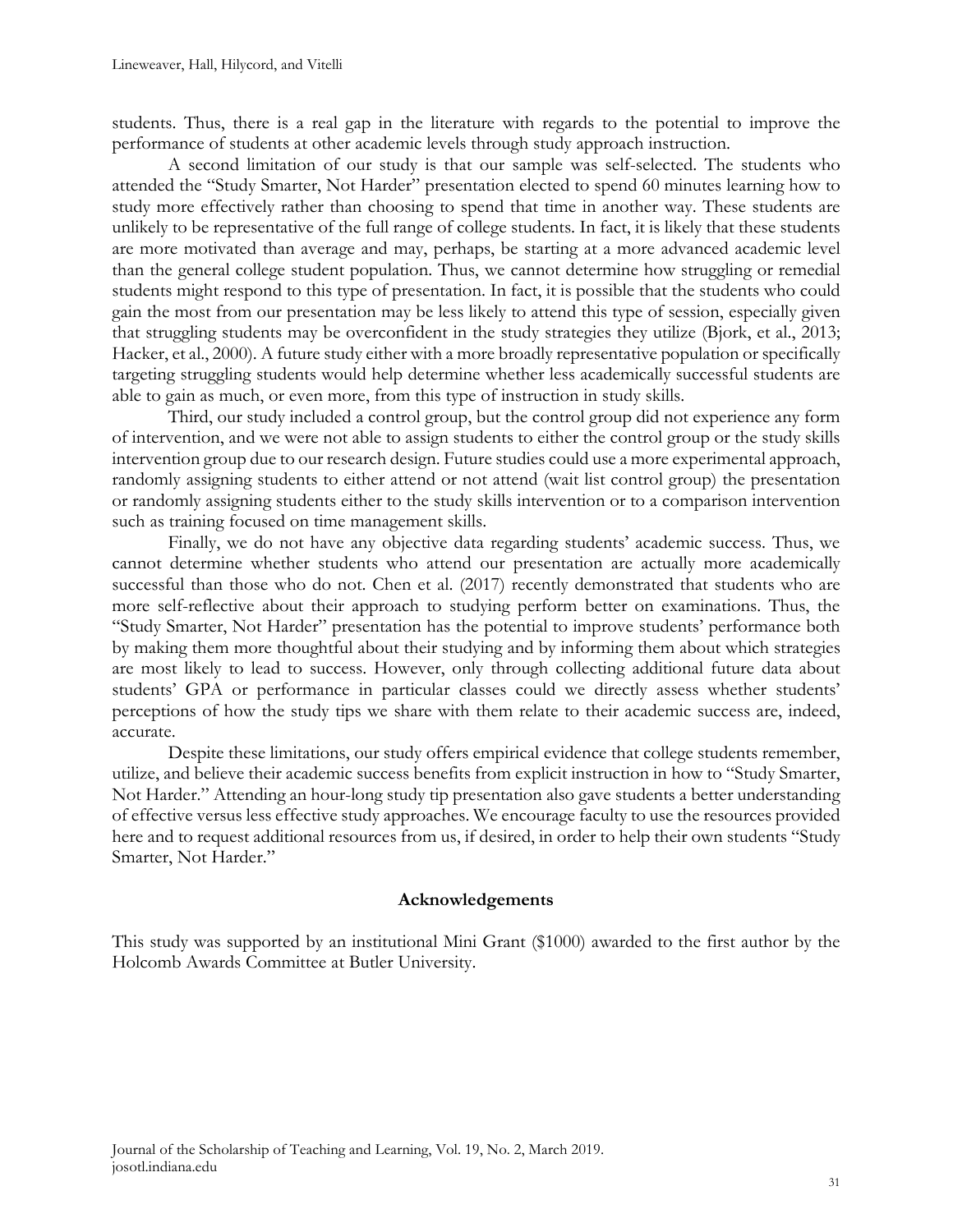## **Appendix**

## **Appendix 1. Study Tips Handout.**

### **Study Smarter, Not Harder: Tips for Maximizing Your Study Time and Effort**

1. Pay Attention: When studying, focus only on studying, minimizing distractions (extraneous noises, telephone calls and texts, email, crowds). You will get your studying and your socializing done much more efficiently if you set aside separate times to tackle each.

2. Skim, Listen, Read, Repeat (SLRR): Skim the assigned readings prior to the class when they will be discussed, listen to lecture, reread the assignment carefully paying special attention to the sections covered in class, and repeat as necessary. You will get more from class if you have skimmed the assignment prior to the lecture, and you will get more from the reading if you return to it after the professor has explained key concepts.

3. Don't Rote Memorize: Try to make sense of the information you are learning. Relate it to everyday life and to personal experiences. Make sure you understand what you are learning and how it all fits together. If you don't understand it, ask your professor to explain it again during class or during office hours.

4. Study A Little A Lot: Study every subject several times a week. Review your notes the evening after each class or the next day rather than waiting until just before a quiz or examination to review what you have learned. Studying for an exam will take much less time if you have reviewed your notes several times in the interim than if you wait and cram. You may want to create a study schedule that sets aside specific times during the week for reviewing your notes from each class.

5. Quiz Yourself: When reviewing your notes, don't just reread them. Be sure to quiz yourself. Flashcards are one method of achieving this, but you can also simply look away from your notes and practice recalling the information on your own. Explain key concepts to your roommate or parents. If you can't do it, you are not yet ready for the exam. Keep quizzing and explaining until you are sure you can recall the information without relying on your book or notes.

6. If At First You Don't Succeed, Try Something Else: If you are not doing as well in a class as you would like, get help. Consult with the professor, use the learning resource center, utilize tutoring that is available, and find other students who are having greater success and ask them for tips. If you keep approaching the class in the same way, you will likely get the same result. Find another approach.

7. It Is Never Too Early: Semesters go fast. Do not fall behind. Keep up with the readings and the written assignments, and, if you are not able to, reprioritize your time. Once you fall behind, your work in all of your classes will start to suffer.

8. Take Care of Yourself: Sleep. Eat. Have fun. Taking care of yourself physically, mentally, and emotionally is even more essential to your success in college as studying is.

Reprinted from *Study Smarter, Not Harder* by Mandy Gingerich and Tara Lineweaver © 2010 All rights reserved.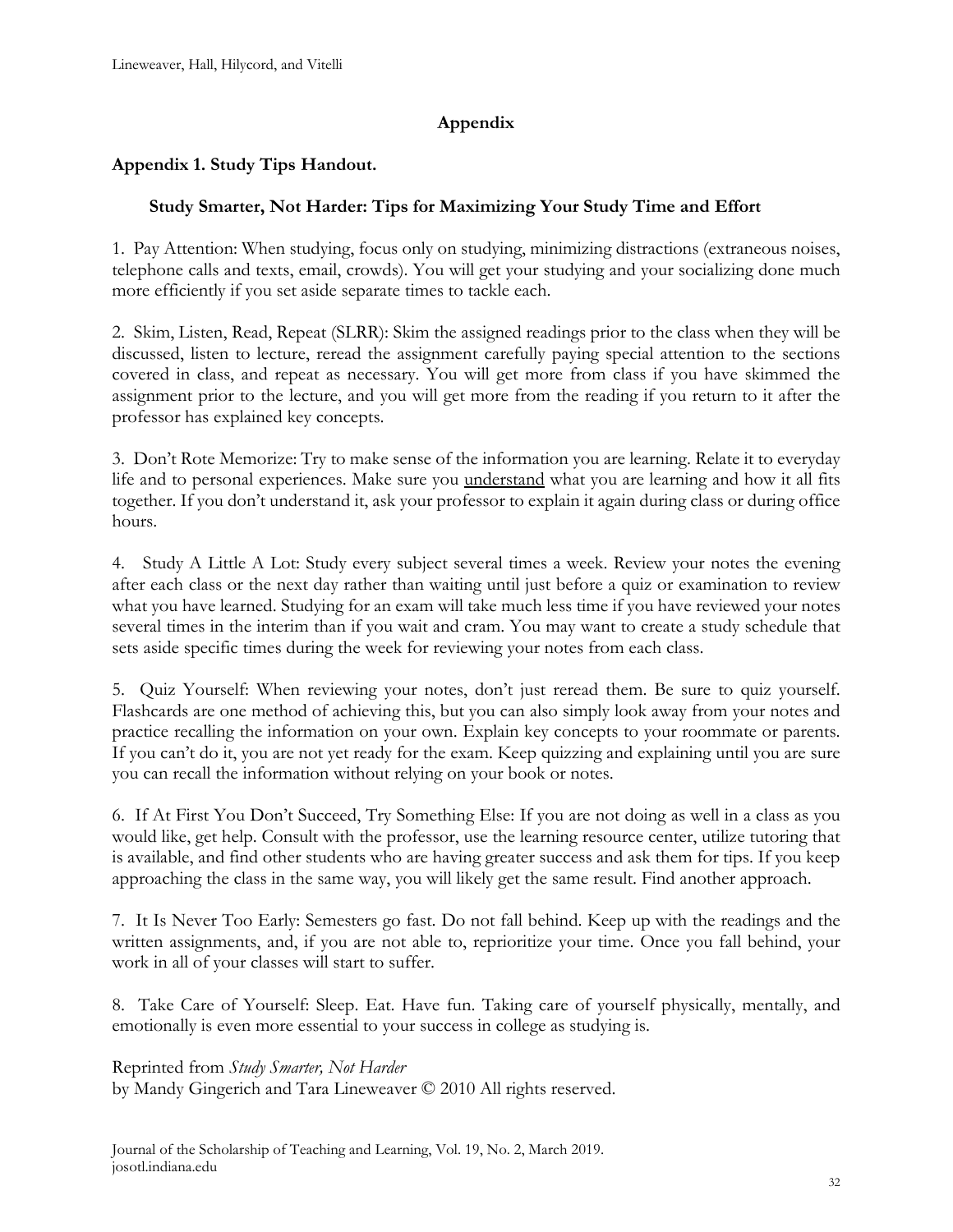### **Appendix 2. Study Strategies Questionnaire.**  Bold font added to differentiate tip-related from tip-unrelated (non-bolded) strategies.

There are many different ways to approach studying and learning. We are interested in which study habits you use and which habits you think are most effective. Below, you will find a description of a few techniques. Please read it carefully before continuing.

| <b>Technique</b>             | <b>Description</b>                                                                                                                                                          |
|------------------------------|-----------------------------------------------------------------------------------------------------------------------------------------------------------------------------|
| I. Elaborative interrogation | Generating an explanation for why an explicitly stated fact or concept is true                                                                                              |
| 2. Self-explanation          | Explaining how new information is related to known information, or explaining steps taken<br>during problem solving                                                         |
| 3. Summarization             | Writing summaries (of various lengths) of to-be-learned texts                                                                                                               |
| 4. Highlighting/underlining  | Marking potentially important portions of to-be-learned materials while reading                                                                                             |
| 5. Keyword mnemonic          | Using keywords and mental imagery to associate verbal materials                                                                                                             |
| 6. Imagery for text          | Attempting to form mental images of text materials while reading or listening                                                                                               |
| 7. Rereading                 | Restudying text material again after an initial reading                                                                                                                     |
| 8. Practice testing          | Self-testing or taking practice tests over to-be-learned material                                                                                                           |
| 9. Distributed practice      | Implementing a schedule of practice that spreads out study activities over time                                                                                             |
| 10. Interleaved practice     | Implementing a schedule of practice that mixes different kinds of problems, or a schedule of<br>study that mixes different kinds of material, within a single study session |

#### 1. To what extent do you use the following study habits? Please circle a number next to each habit:

|                                                                                              | Never        | Rarely         | Sometimes | Often          | Always |
|----------------------------------------------------------------------------------------------|--------------|----------------|-----------|----------------|--------|
| Highlighting/underlining                                                                     | 1            | 2              | 3         | $\overline{4}$ | 5      |
| <b>Minimizing distractions</b><br>(like technology or noise)                                 | 1            | $\overline{2}$ | 3         | $\overline{4}$ | 5      |
| Recopying notes from class                                                                   | 1            | $\overline{2}$ | 3         | $\overline{4}$ | 5      |
| Getting plenty of sleep                                                                      | 1            | $\overline{2}$ | 3         | $\overline{4}$ | 5      |
| Distributed practice                                                                         | 1            | $\overline{2}$ | 3         | $\overline{4}$ | 5      |
| Reading through a study guide                                                                | 1            | $\overline{2}$ | 3         | 4              | 5      |
| Changing strategies if yours are<br>not working                                              | 1            | $\overline{2}$ | 3         | 4              | 5      |
| Summarization                                                                                | $\mathbf{1}$ | $\overline{2}$ | 3         | 4              | 5      |
| <b>Practice testing</b>                                                                      | 1            | $\overline{2}$ | 3         | $\overline{4}$ | 5      |
| Taking frequent brain breaks to check<br>email or Facebook after short bursts<br>of studying | $\mathbf{1}$ | 2              | 3         | $\overline{4}$ | 5      |
| Eating healthy foods                                                                         | 1            | $\overline{2}$ | 3         | $\overline{4}$ | 5      |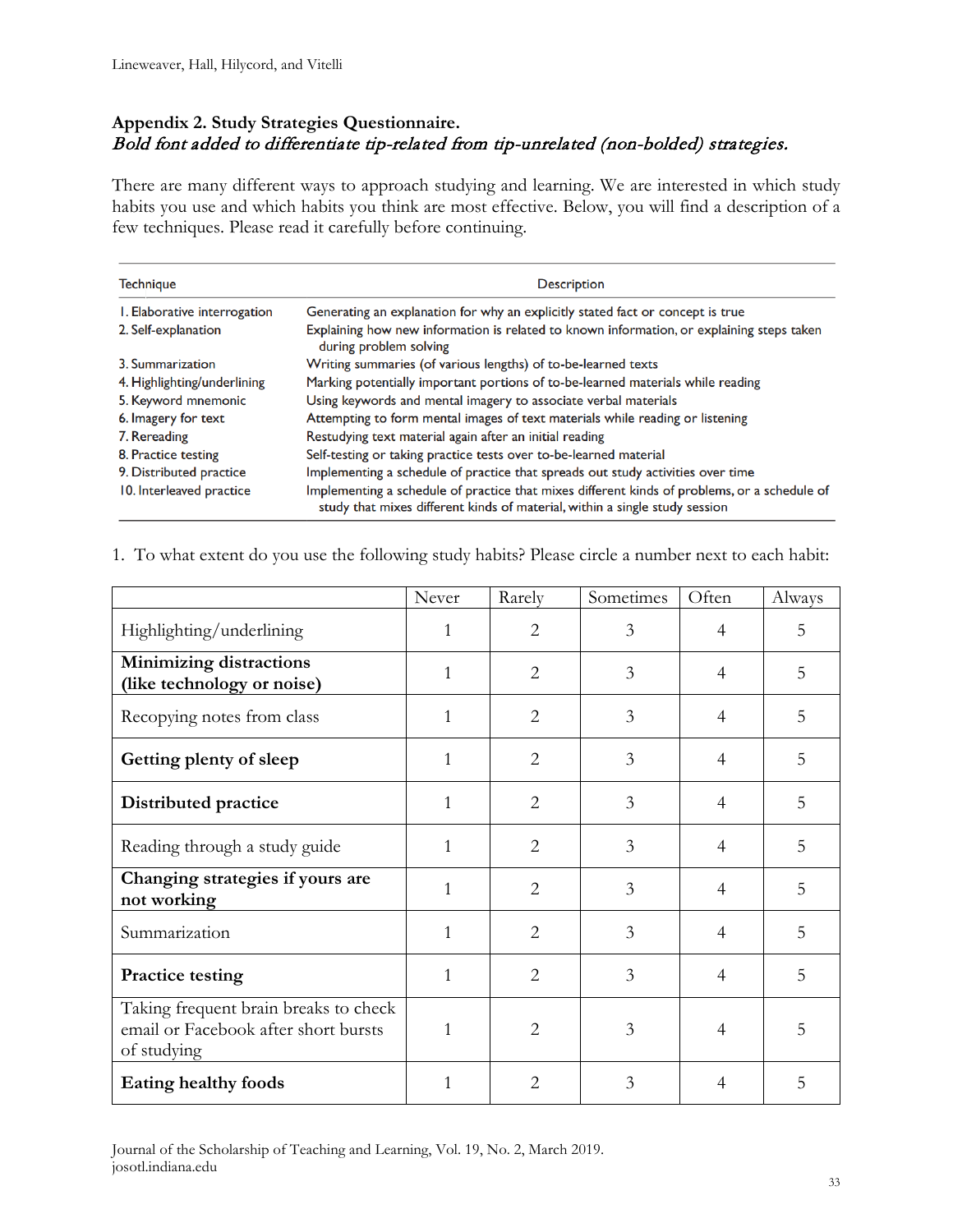| Making material meaningful (e.g.,<br>elaborative interrogation, self-<br>explanation, imagery, etc.) |   | $\mathcal{D}_{\mathcal{L}}$ | 3 | $\overline{4}$ |   |
|------------------------------------------------------------------------------------------------------|---|-----------------------------|---|----------------|---|
| Looking over your notes                                                                              |   | $\mathcal{D}_{\mathcal{L}}$ | 3 | 4              | 5 |
| Interleaved practice                                                                                 | 1 | $\overline{2}$              | 3 | $\overline{4}$ | 5 |
| Skimming reading before class<br>and carefully reading after class                                   |   | $\mathcal{D}_{\mathcal{L}}$ | 3 | $\overline{4}$ | 5 |
| <b>Regularly exercising</b>                                                                          |   | $\mathcal{D}_{\mathcal{L}}$ | 3 | 4              | 5 |
| Rereading the professors slides or<br>handouts                                                       |   | $\mathcal{D}_{\mathcal{L}}$ | 3 | $\overline{4}$ | 5 |
| The keyword mnemonic                                                                                 | 1 | 2                           | 3 | 4              | 5 |
| Having fun with friends                                                                              | 1 | $\mathcal{D}_{\mathcal{L}}$ | 3 | 4              | 5 |
| Creating flashcards                                                                                  |   | 2                           | 3 | 4              |   |

2. Imagine that you are trying to maximize your learning. How effective do you think each of the following things would be? Please circle a number next to each item below:

|                                                              | Never        | Rarely         | Sometimes | Often          | Always |
|--------------------------------------------------------------|--------------|----------------|-----------|----------------|--------|
| Recopying notes from class                                   | 1            | $\overline{2}$ | 3         | $\overline{4}$ | 5      |
| Eating healthy foods                                         | 1            | $\overline{2}$ | 3         | $\overline{4}$ | 5      |
| <b>Minimizing distractions</b><br>(like technology or noise) | $\mathbf{1}$ | $\overline{2}$ | 3         | $\overline{4}$ | 5      |
| Distributed practice                                         | 1            | $\overline{2}$ | 3         | $\overline{4}$ | 5      |
| Looking over your notes                                      | 1            | $\overline{2}$ | 3         | $\overline{4}$ | 5      |
| Having fun with friends                                      | 1            | $\overline{2}$ | 3         | $\overline{4}$ | 5      |
| Interleaved practice                                         | 1            | $\overline{2}$ | 3         | $\overline{4}$ | 5      |
| Creating flashcards                                          | $\mathbf{1}$ | $\overline{2}$ | 3         | $\overline{4}$ | 5      |
| <b>Practice testing</b>                                      | 1            | $\overline{2}$ | 3         | $\overline{4}$ | 5      |
| <b>Regularly exercising</b>                                  | 1            | $\overline{2}$ | 3         | $\overline{4}$ | 5      |
| Getting plenty of sleep                                      | $\mathbf{1}$ | $\mathfrak{D}$ | 3         | $\overline{4}$ | 5      |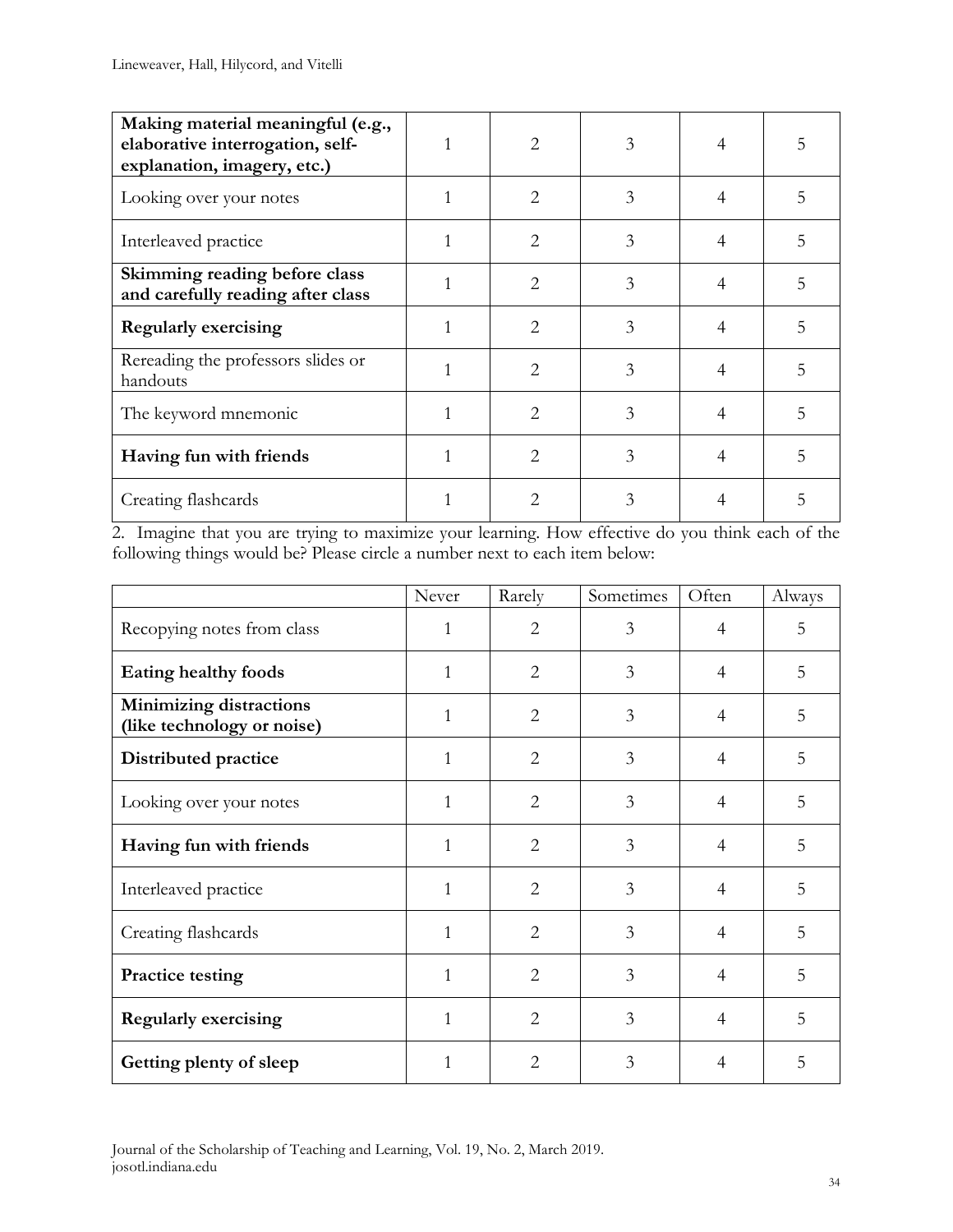| Summarization                                                                                        |   | 2                           | 3 | 4              | 5 |
|------------------------------------------------------------------------------------------------------|---|-----------------------------|---|----------------|---|
| Rereading the professors slides or<br>handouts                                                       |   | $\overline{2}$              | 3 | 4              | 5 |
| Taking frequent brain breaks to check<br>email or Facebook after short bursts<br>of studying         |   | 2                           | 3 | 4              |   |
| Changing strategies if yours are<br>not working                                                      | 1 | $\overline{2}$              | 3 | 4              | 5 |
| The keyword mnemonic                                                                                 |   | 2                           | 3 | $\overline{4}$ | 5 |
| Making material meaningful (e.g.,<br>elaborative interrogation, self-<br>explanation, imagery, etc.) |   | 2                           | 3 | 4              | 5 |
| Skimming reading before class<br>and carefully reading after class                                   |   | $\mathcal{D}_{\mathcal{L}}$ | 3 | 4              | 5 |
| Reading through a study guide                                                                        |   | 2                           | 3 | 4              | 5 |
| Highlighting/underlining                                                                             |   | 2                           | 3 |                | 5 |

### **Appendix 3. "Study Smarter" Questionnaire**

The following questions ask about your memory for and perception of each of the study tips that were presented as part of the "Study Smarter, Not Harder" session you attended.

For each tip, please indicate the extent to which you remember the tip and the demonstrations or evidence that accompanied it.

|                                                                                                                        | Do Not   | Vaguely  | Largely  | Vividly  |
|------------------------------------------------------------------------------------------------------------------------|----------|----------|----------|----------|
|                                                                                                                        | Remember | Remember | Remember | Remember |
| "Pay Attention" (with finding the city<br>names in red and raising your hand to<br>a sound multitasking demonstration) |          | 2        | 3        | 4        |
| "Skim, Listen, Read, Repeat<br>명<br>8 <sup>8</sup><br>000<br>000<br>00.<br>00<br>00<br>(SLRR: with<br>demonstration)   | 1        | 2        | 3        | 4        |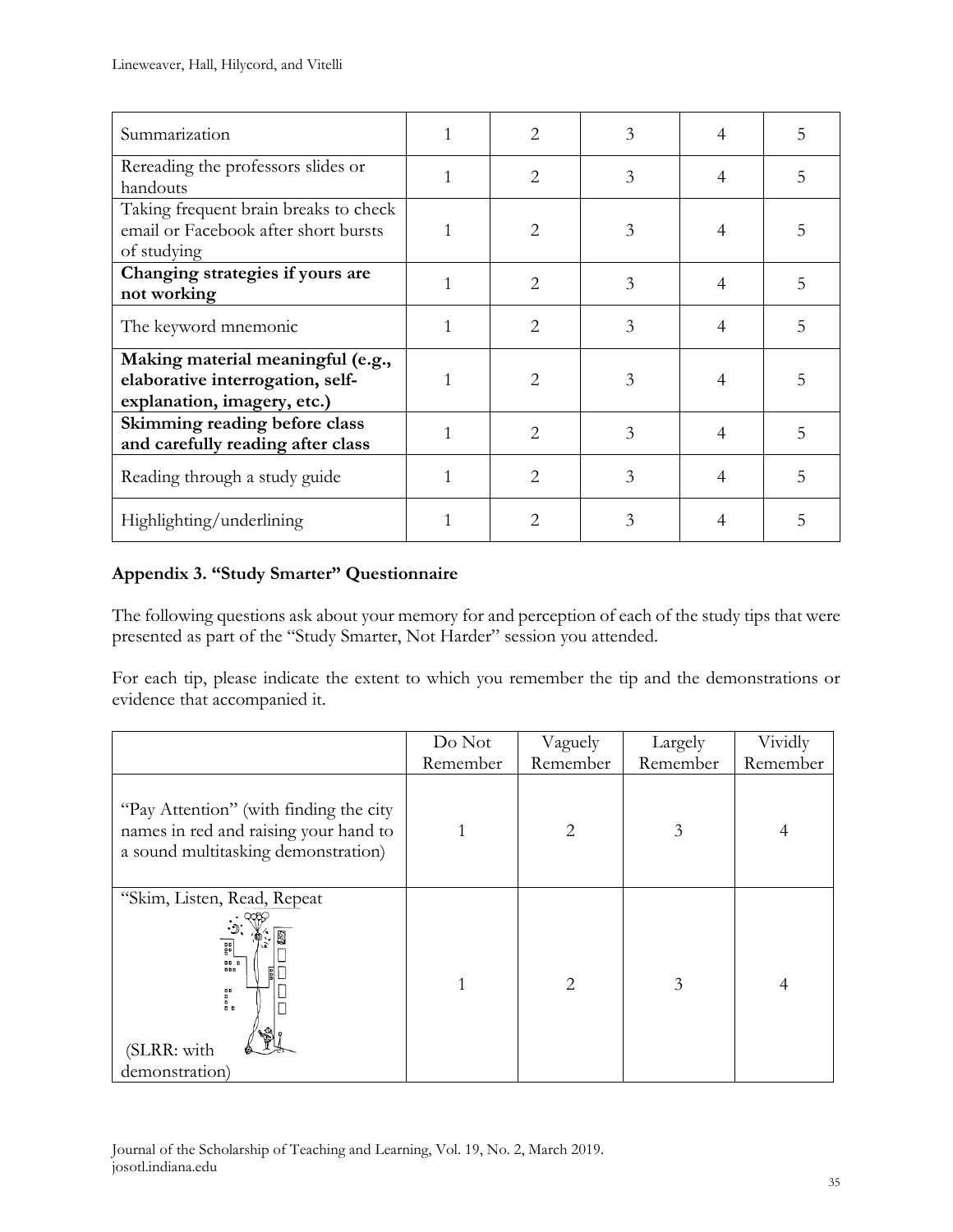| "Don't Rote Memorize" (with largest<br>object/longest word demonstration)                                         | 1            | $\overline{2}$ | 3 | $\overline{4}$ |
|-------------------------------------------------------------------------------------------------------------------|--------------|----------------|---|----------------|
| "Study A Little A Lot" (with<br>Massers/Spacers math research study<br>explanation)                               | 1            | $\overline{2}$ | 3 | $\overline{4}$ |
| "Quiz Yourself" (with repeated study,<br>concept map, and self-test research<br>study explanation)                | 1            | $\overline{2}$ | 3 | $\overline{4}$ |
| "If at First You Don't Succeed, Try<br>Something Else"                                                            | 1            | $\overline{2}$ | 3 | $\overline{4}$ |
| "It's Never Too Early" (with T'd like<br>to talk to you about my grade'<br>student/professor video)               | 1            | $\overline{2}$ | 3 | 4              |
| "Take Care of Yourself" (with photos<br>at Butler of Eating Right, Sleeping<br>Tight, Exercising, and Having Fun) | $\mathbf{1}$ | $\overline{2}$ | 3 | $\overline{4}$ |

For each tip, please indicate the extent to which you have incorporated it into your approach to studying.

|                                                                                                                           | Not At<br>All | Somewhat                    | Quite a Bit | A Lot | Could Not<br>Say<br>Because I<br>Do Not<br>Remember<br>the Tip |
|---------------------------------------------------------------------------------------------------------------------------|---------------|-----------------------------|-------------|-------|----------------------------------------------------------------|
| "Pay Attention" (with finding<br>the city names in red and raising<br>your hand to a sound<br>multitasking demonstration) |               | $\mathcal{D}_{\mathcal{L}}$ | 3           | 4     | n/a                                                            |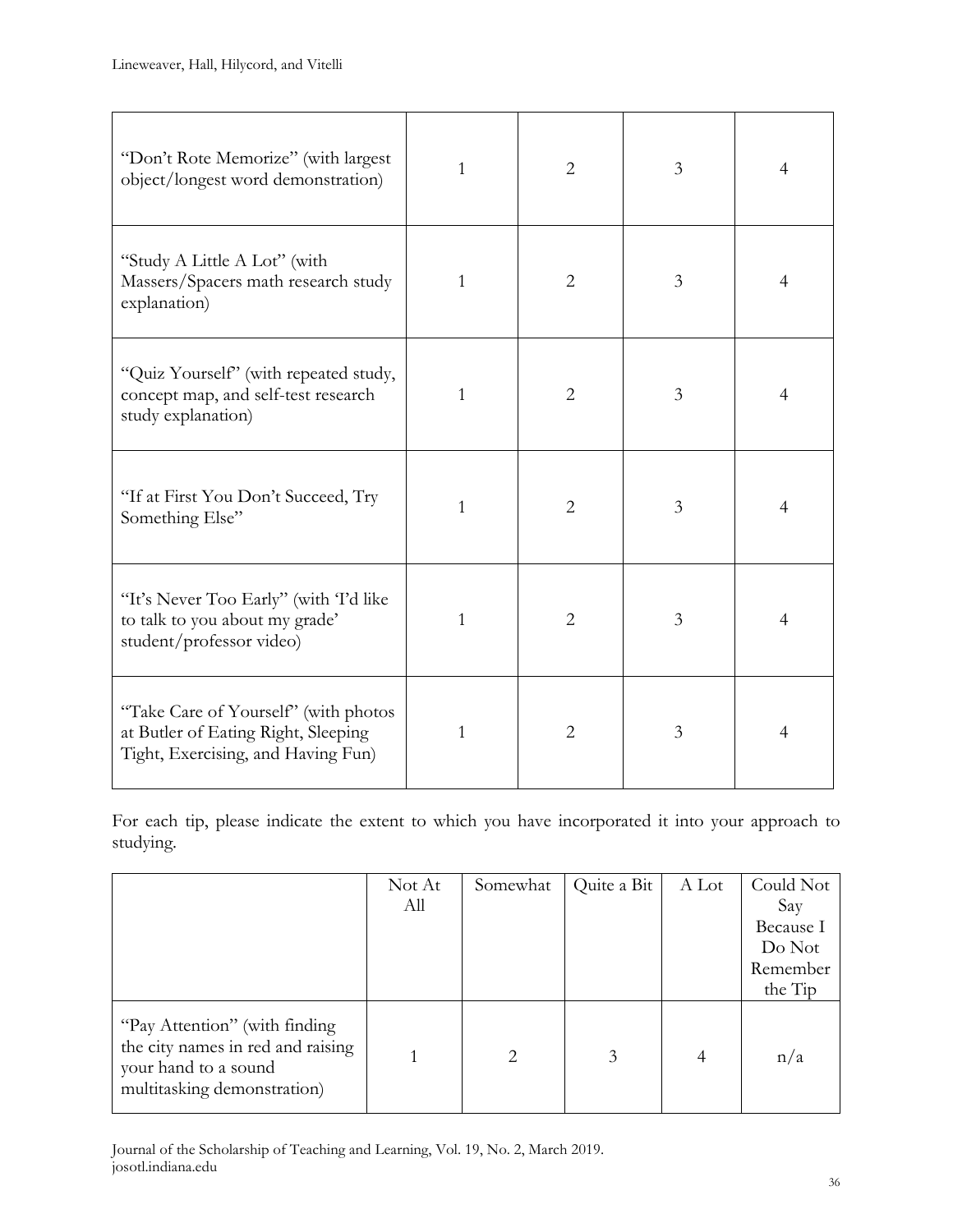| "Skim, Listen, Read, Repeat<br>Ø<br>명<br>80.0<br>800<br>88.<br>88<br>(SLRR: with<br>demonstration)                   | $\mathbf{1}$ | $\overline{2}$ | 3              | $\overline{4}$ | n/a |
|----------------------------------------------------------------------------------------------------------------------|--------------|----------------|----------------|----------------|-----|
| "Don't Rote Memorize" (with<br>largest object/longest word<br>demonstration)                                         | 1            | $\overline{2}$ | 3              | $\overline{4}$ | n/a |
| "Study A Little A Lot" (with<br>Massers/Spacers math research<br>study explanation)                                  | 1            | $\overline{2}$ | 3              | $\overline{4}$ | n/a |
| "Quiz Yourself" (with repeated<br>study, concept map, and self-test<br>research study explanation)                   | $\mathbf{1}$ | $\overline{2}$ | 3              | $\overline{4}$ | n/a |
| "If at First You Don't Succeed,<br>Try Something Else"                                                               | 1            | $\overline{2}$ | $\mathfrak{Z}$ | $\overline{4}$ | n/a |
| "It's Never Too Early" (with<br>Td like to talk to you about my<br>grade' student/professor video)                   | $\mathbf{1}$ | $\overline{2}$ | $\mathfrak{Z}$ | $\overline{4}$ | n/a |
| "Take Care of Yourself" (with<br>photos at Butler of Eating Right,<br>Sleeping Tight, Exercising, and<br>Having Fun) | $\mathbf{1}$ | $\overline{2}$ | $\mathfrak{Z}$ | $\overline{4}$ | n/a |

Finally, for each tip, please indicate the extent to which you feel it has positively influenced your academic success as a college student.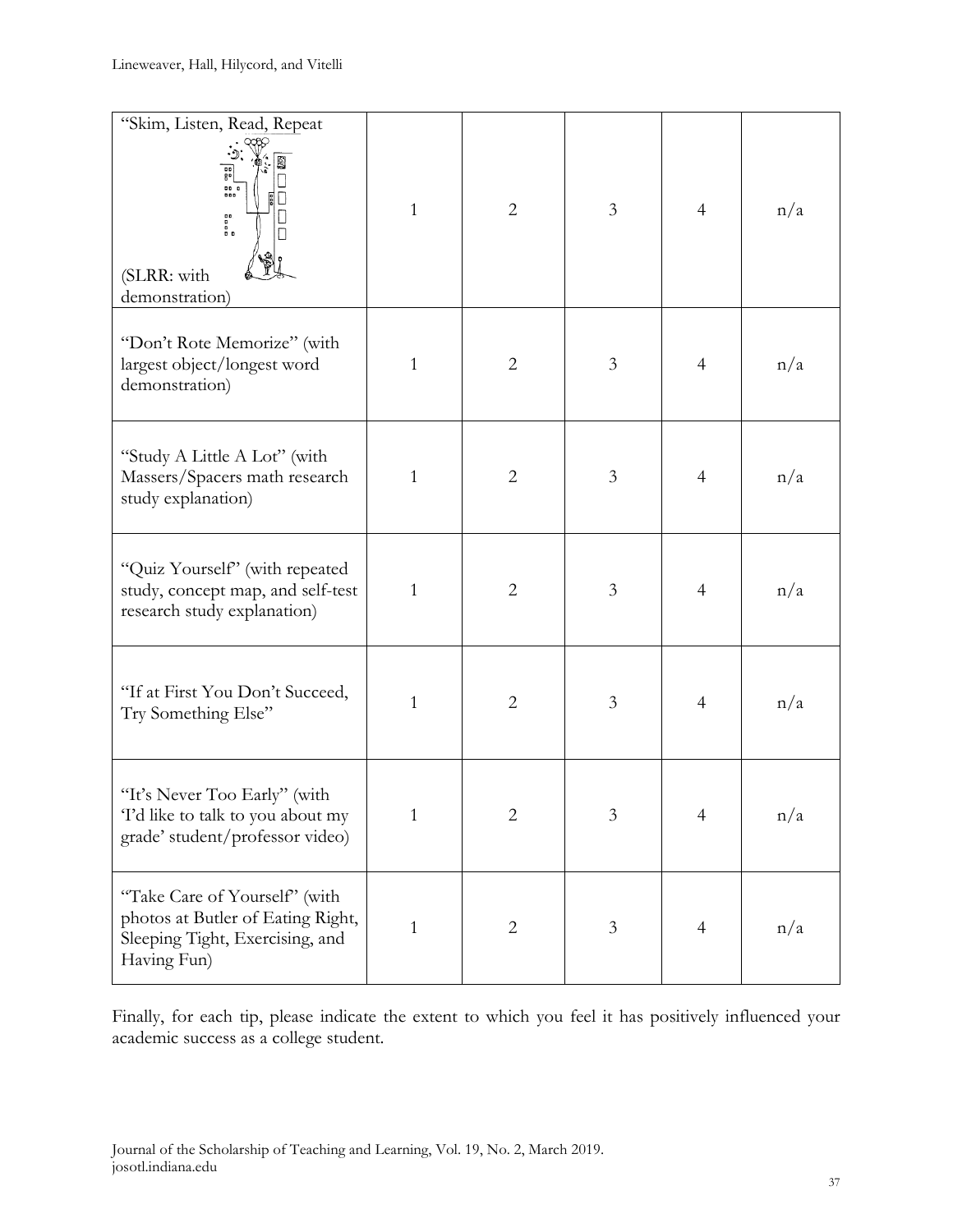|                                                                                                                                                | Not At<br>All | Somewhat       | Quite a Bit    | A Lot          | Could Not<br>Say<br>Because I<br>Do Not<br>Remember<br>the Tip |
|------------------------------------------------------------------------------------------------------------------------------------------------|---------------|----------------|----------------|----------------|----------------------------------------------------------------|
| "Pay Attention" (with finding<br>the city names in red and raising<br>your hand to a sound<br>multitasking demonstration)                      | 1             | $\overline{2}$ | $\mathfrak{Z}$ | $\overline{4}$ | n/a                                                            |
| "Skim, Listen, Read, Repeat<br>s"<br>8°<br>$\begin{array}{c} 0.0 \\ 0.0 \\ 0.0 \end{array}$<br>88<br>8<br>8 8<br>(SLRR: with<br>demonstration) | 1             | $\overline{2}$ | 3              | $\overline{4}$ | n/a                                                            |
| "Don't Rote Memorize" (with<br>largest object/longest word<br>demonstration)                                                                   | $\mathbf{1}$  | $\overline{2}$ | $\mathfrak{Z}$ | $\overline{4}$ | n/a                                                            |
| "Study A Little A Lot" (with<br>Massers/Spacers math research<br>study explanation)                                                            | $\mathbf{1}$  | $\overline{2}$ | 3              | $\overline{4}$ | n/a                                                            |
| "Quiz Yourself" (with repeated<br>study, concept map, and self-test<br>research study explanation)                                             | $\mathbf{1}$  | $\overline{2}$ | 3              | $\overline{4}$ | n/a                                                            |
| "If at First You Don't Succeed,<br>Try Something Else"                                                                                         | $\mathbf{1}$  | $\overline{2}$ | $\mathfrak{Z}$ | $\overline{4}$ | n/a                                                            |
| "It's Never Too Early" (with<br>Td like to talk to you about my<br>grade' student/professor video)                                             | $\mathbf{1}$  | $\overline{2}$ | 3              | 4              | n/a                                                            |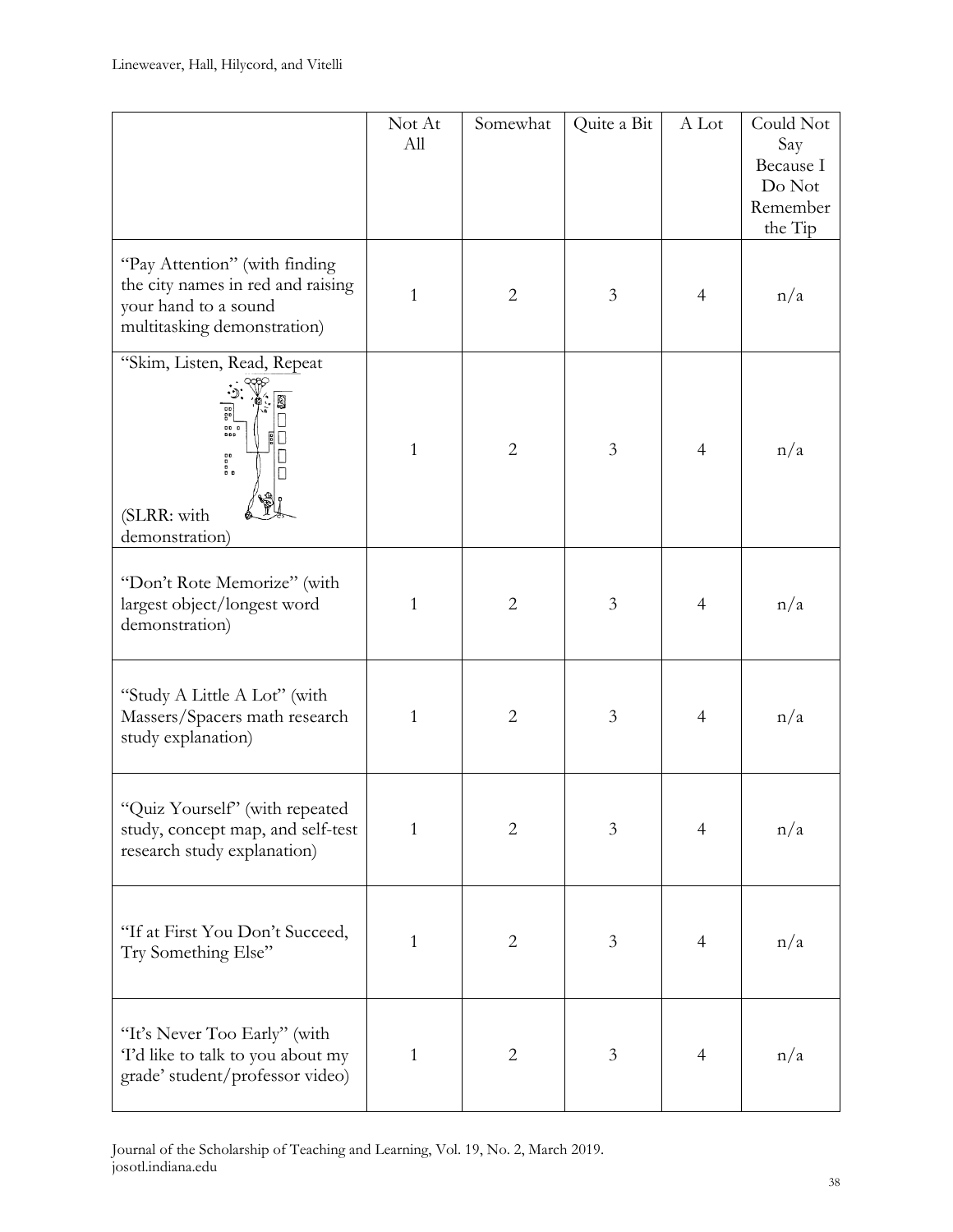| "Take Care of Yourself" (with<br>photos at Butler of Eating Right,<br>Sleeping Tight, Exercising, and<br>Having Fun) |  |  | n/a |
|----------------------------------------------------------------------------------------------------------------------|--|--|-----|
|                                                                                                                      |  |  |     |

### **References**

- Bartoszewski, B. L., & Gurung, R. A. (2015). Comparing the relationship of learning techniques and exam score. *Scholarship of Teaching and Learning in Psychology*, *1*, 219-228. <https://doi.org/10.1037/stl0000036>
- Beidel, D. C., Turner, S. M., & Taylor-Ferreira, J. C. (1999). Teaching study skills and test-taking strategies to elementary school students. *Behavior Modification*, *23*, 630-646. <https://doi.org/10.1177/0145445599234007>
- Bjork, R. A., Dunlosky, J., & Kornell, N. (2013). Self-regulated learning: Beliefs, techniques, and illusions. *The Annual Review of Psychology*, *64*, 417-444. [https://doi.org/10.1146/annurev](https://doi.org/10.1146/annurev-psych-113011-143823)[psych-113011-143823](https://doi.org/10.1146/annurev-psych-113011-143823)
- Bransford, J. D. & Johnson, M. K. (1973). Considerations of some problems of comprehension. In W.G. Chase (Ed.), *Visual Information Processing*. Orlando, FL: Academic Press.
- Chen, P., Chavez, O., Ong, D. C., & Gunderson, B. (2017). Strategic Resource Use for Learning: A self-administered intervention that guides self-reflection on effective resource use enhances academic performance. *Psychological Science,* 1-12. <https://doi.org/10.1177/0956797617696456>
- Clay, R. A. (2009). Mini-multitaskers. *Monitor on Psychology, 40*, 38-40.
- Dunlosky, J., Rawson, K. A., Marsh, E. J., Nathan, M. J., & Willingham, D. T. (2013). Improving students' learning with effective learning techniques: Promising directions from cognitive and educational psychology. *Psychological Science in the Public Interest*, *14*, 4-58. <https://doi.org/10.177/1529100612453266>
- Gingerich, A. C. & Lineweaver, T. T. (2011). Study smarter, not harder: Using empirical evidence to teach students how to learn. *Proceedings from the Lilly Conference on College and University Teaching and Learning,* 23-25.
- Glenberg, A.M., Wilkinson, A.C. & Epstein, W. (1982). The illusion of knowing: Failure in the selfassessment of comprehension. *Memory and Cognition, 10,* 597-602. <https://doi.org/10.3758/BF03202442>
- Gurung, R. A. (2005). How do students really study (and does it matter)? *Teaching of Psychology*, *32*, 238-240.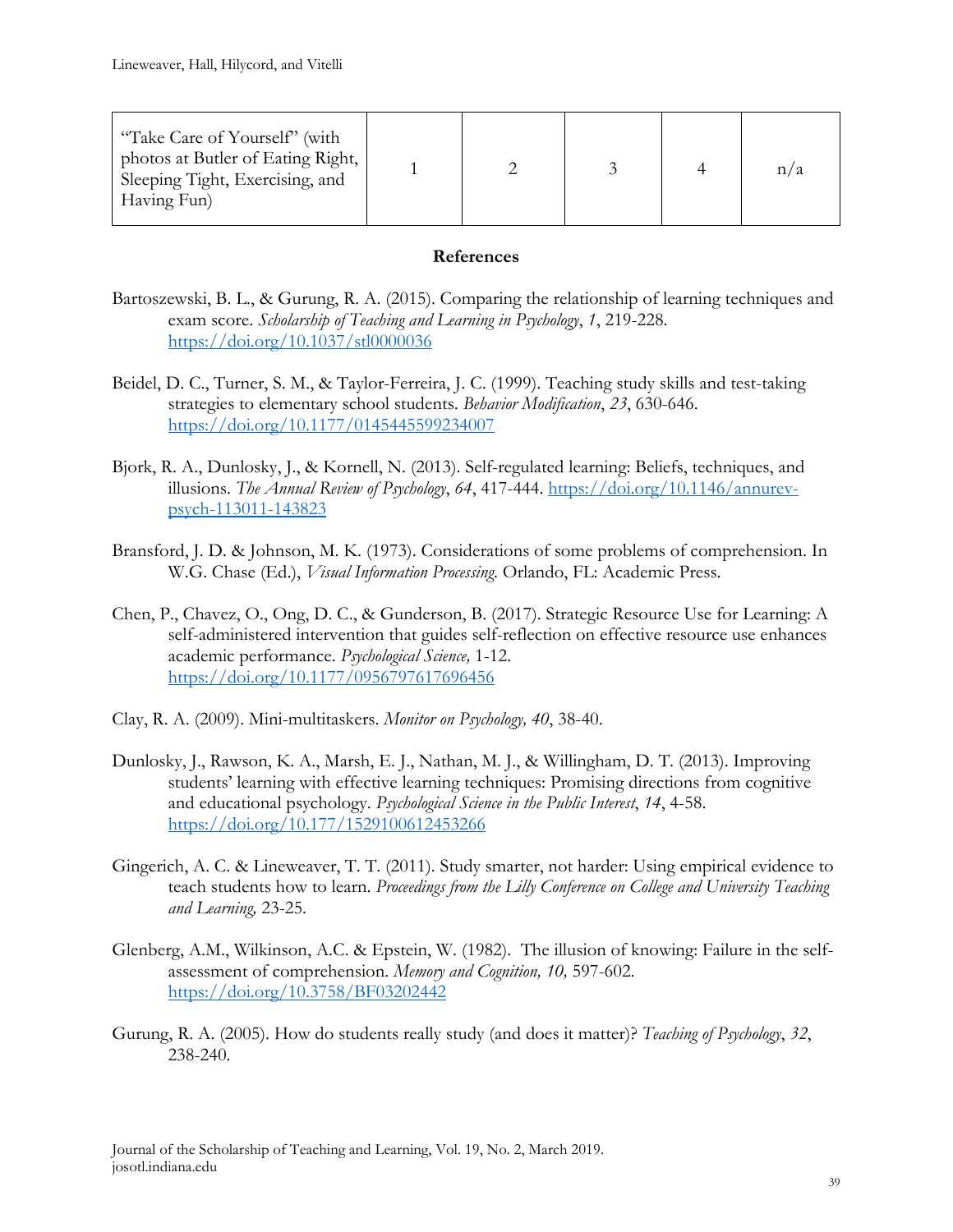- Gurung, R. A., Daniel, D. B., & Landrum, E. R. (2012). A multisite study of learning in introductory psychology courses. *Teaching of Psychology*, *39*, 170-175. <https://doi.org/10.1177/0098628312450428>
- Gurung, R. A. R., & McCann, L. I. (2011). How should students study? Tips, advice, and pitfalls. *The Observer, 24*, 33-35.
- Hacker, D. J., Bol, L., Horgan, D. D., & Rakow, E. A. (2000). Test prediction and performance in a classroom context. *Journal of Educational Psychology*, *92*, 160-170. [https://doi.org/0.037/0022-](https://doi.org/0.037/0022-0663.92.1.160) [0663.92.1.160](https://doi.org/0.037/0022-0663.92.1.160)
- Karpicke, J. D., Butler, A. C., & Roediger, III, H. L. (2009). Metacognitive strategies in student learning: Do students practice retrieval when they study on their own? *Memory*, *17*, 471-479. <https://doi.org/10.1080/09658210802647009>
- Karpicke, J. D., & Grimaldi, P. J. (2012). Retrieval-based learning: A perspective for enhancing meaningful learning. *Educational Psychology Review*, *24*, 401-418. <https://doi.org/10.1007/s10648-012-9202-2>
- Kruger, J. & Dunning, D. (1999). Unskilled and unaware of it: How difficulties in recognizing one's own incompetence lead to inflated self-assessments. *Journal of Personality and Social Psychology, 77,* 1121-1134.<https://doi.org/10.1037/0022-3514.77.6.1121>
- Maki, R.H. & Serra, M. (1992). The basis of test predictions for text material. *Journal of Experimental Psychology: Learning Memory and Cognition, 18,* 116-126. [https://doi.org/10.1037/0278-](https://doi.org/10.1037/0278-7393.18.1.116) [7393.18.1.116](https://doi.org/10.1037/0278-7393.18.1.116)
- Marshak, D. (1984). Study strategies: Their value and why they should be taught. *NASSP Bulletin*, *68,* 103-107.
- Pressley, M., Goodchild, F., Fleet, J., Zajchowski, R., & Evan, E. D. (1989). The challenges of classroom strategy instruction. *The Elementary School Journal, 89,* 301-342.
- Putnam, A. L., Sungkhasettee, V. W., & Roediger III, H. L. (2016). Optimizing learning in college: Tips from cognitive psychology. *Perspectives on Psychological Science*, *11*, 652-660. <https://doi.org/10.1177/1745691616645770>
- Rosen, L. D., Carrier, L. M., & Cheever, N. A. (2013). Facebook and texting made me do it: Mediainduced task switching while studying. *Computers in Human Behavior, 29*, 948-958. <https://doi.org/10.1016/j.chb.2012.12.001>

## Study Tip 1: Pay Attention

- Clay, R. A. (2009). Mini-multitaskers. *Monitor on Psychology, 40*, 38-40.
- Foerde, K., Knowlton, B. J., & Poldrack, R. A. (2006). Modulation of competing memory systems by distraction. *Proceedings of the National Academy of Science, 103,* 11778-11783. <https://doi.org/10.1073/pnas.0602659103>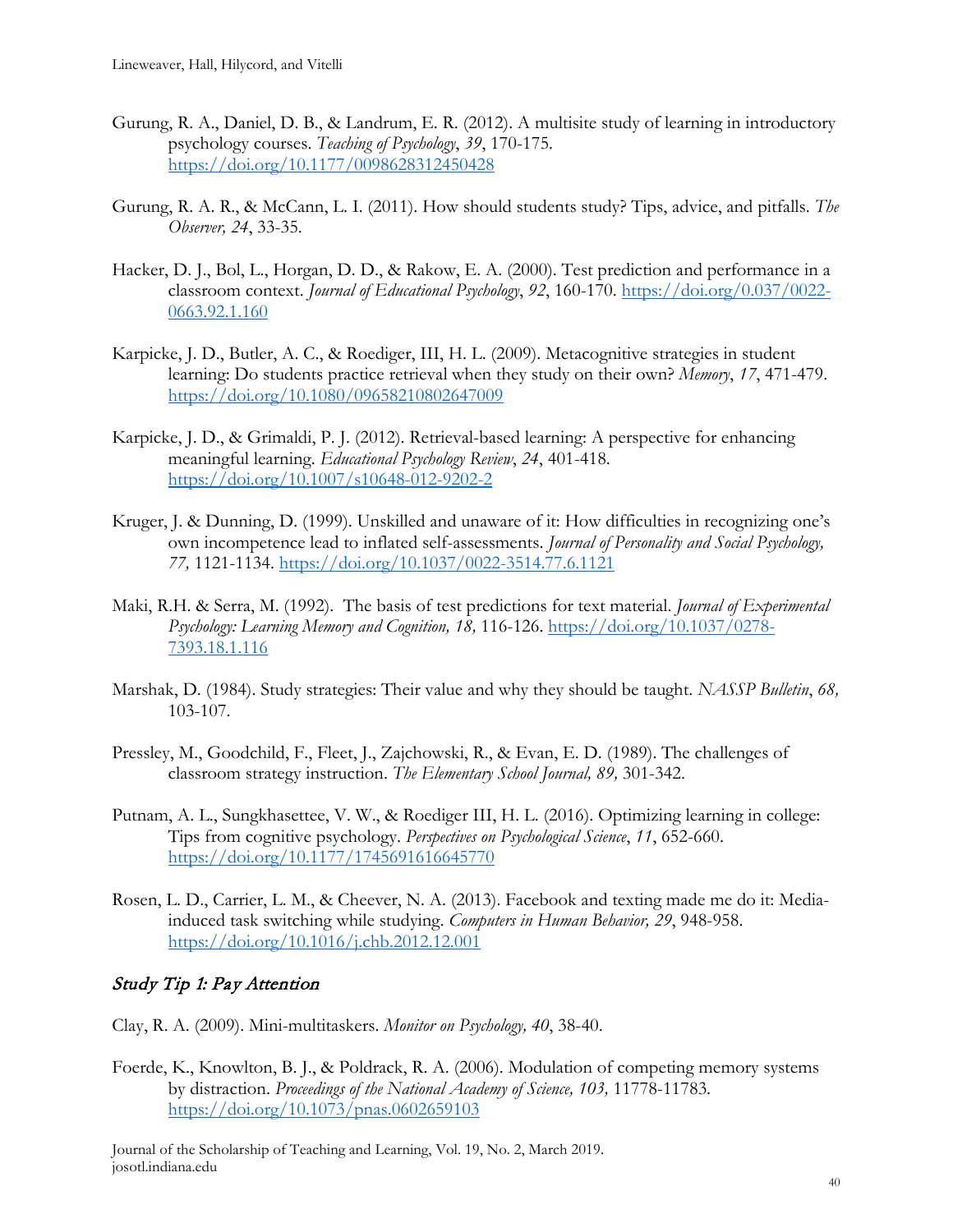- Gingerich, A. C., & Lineweaver, T. T. (2014). OMG! Texting in class = U fail :( Empirical evidence that text messaging during class disrupts comprehension*. Teaching of Psychology, 41,* 44-51.
- Gurung, R. A. (2005). How do students really study (and does it matter)? *Teaching of Psychology*, *32*, 238-240.
- Hyman, I. E., Boss, M. S., Wise, B. M., McKenzie, K. E., & Caggiano, J. M. (2010). Did you see the unicycling clown? Inattentional blindness while walking and talking on a cell phone. *Applied Cognitive Psychology*, *24*, 597-607.<https://doi.org/10.1002/acp.1638>
- Johnston, W. A., & Heinz, S. P. (1978). Flexibility and capacity demands of attention. *Journal of Experimental Psychology: General, 107,* 420-435.<https://doi.org/10.1037/0096-3445.107.4.420>
- Junco, R. (2012). In-class multitasking and academic performance. *Computers in Human Behavior, 28,*  2236-2243.<https://doi.org/10.1016/j.chb.2012.06.031>
- Kirschner P. A., & Karpinski, A. C. (2010). Facebook and academic performance. *Computers in Human Behavior, 26,* 1237-1245.<https://doi.org/10.1016/j.chb.2010.03.024>
- Mayr, U., & Kleigl, R. (2000). Task-set switching and long-term memory retrieval. *Journal of Experimental Psychology: Learning, Memory and Cognition, 26,* 1124-1140. <https://doi.org/10.1037/0278-7393.26.5.1124>
- Ophir, E., Nass, C., & Wagner, A. D. (2009). Cognitive control in media multitaskers. *PNAS, 106,*  15583-15587.<https://doi.org/10.1073/pnas.0903620106>
- Pashler, H. E. (1998). *The Psychology of Attention.* Cambridge, MA: MIT Press.
- Paul, J. A., Baker, H. M., & Cochran, J. D. (2012). Effect of online social networking on student academic performance. *Computers in Human Behavior, 28,* 2117-2127. <https://doi.org/10.1016/j.chb.2012.06.016>
- Rogers, R. D., & Monsell, S. (1995). Costs of a predictable switch between simple cognitive tasks. *Journal of Experimental Psychology: Learning, Memory and Cognition, 21,* 803-814. <https://doi.org/10.1037/0096-3445.124.2.207>
- Rosen, L. D., Carrier, L. M., & Cheever, N. A. (2013). Facebook and texting made me do it: Mediainduced task switching while studying. *Computers in Human Behavior, 29*, 948-958. <https://doi.org/10.1016/j.chb.2012.12.001>
- Rubinstein, J. S., Meyer, D. E., & Evans, J. E. (2001). Executive control of cognitive processes in task switching. *Journal of Experimental Psychology: Human Perception and Performance, 27, 763-797*.
- Wei, F. F., Wang, Y. K., & Klausner, M. (2012). Rethinking college students' self-regulation and sustained attention: Does text messaging during class influence cognitive learning? *Communication Education, 61,* 185-204.<https://doi.org/10.1080/03634523.2012.672755>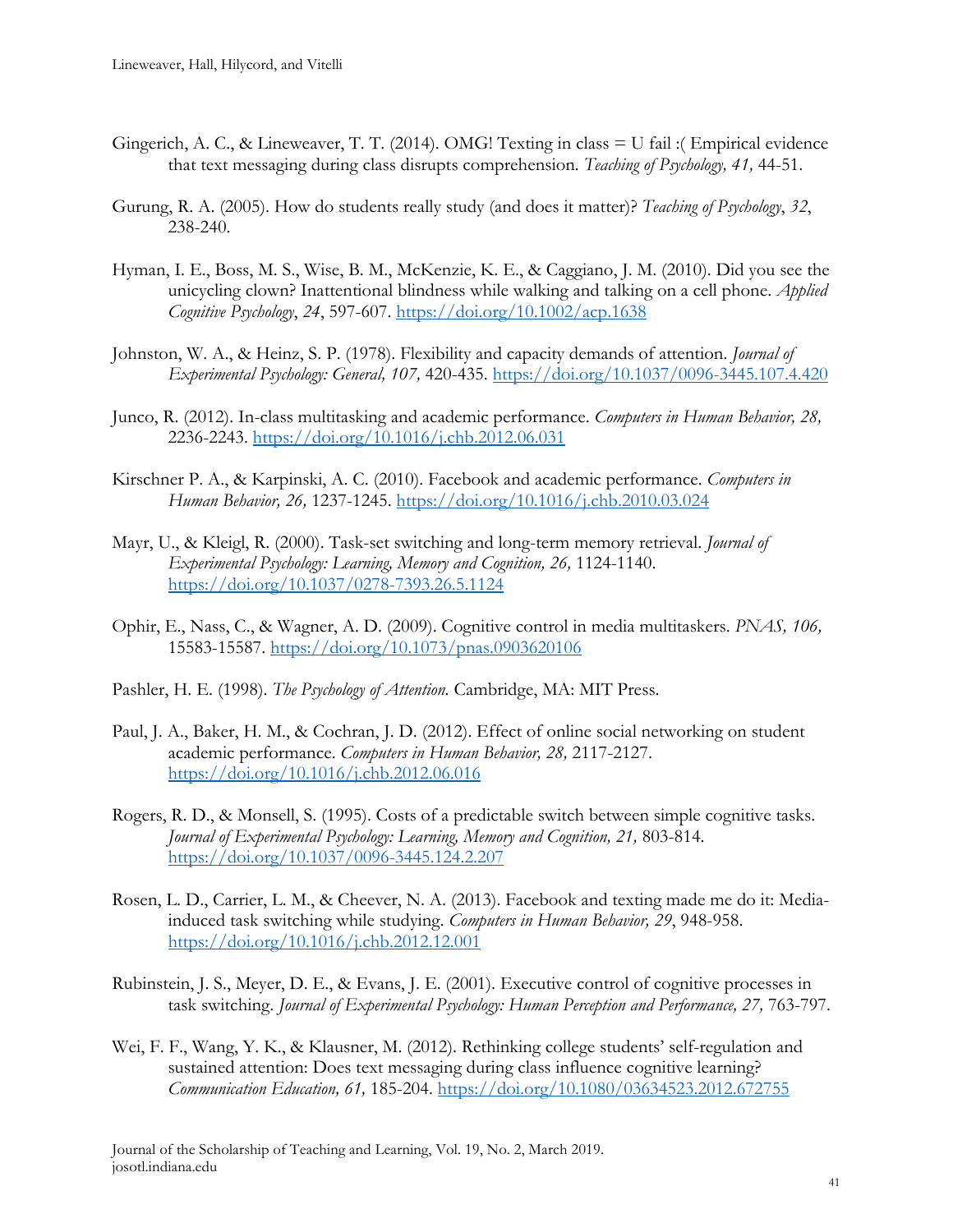## Study Tip 2: Skim, Listen, Read, Repeat

Bartlett, F. C. (1932). *Remembering: A study in Experimental and Social Psychology.* New York: Macmillan.

- Bransford, J. D., & Johnson, M. K. (1973). Considerations of some problems of comprehension. In W.G. Chase (Ed.), *Visual Information Processing*. Orlando, FL: Academic Press.
- Hartwig, M. K., & Dunlosky, J. (2012). Study strategies of college students: Are self-testing and scheduling related to achievement? *Psychonomic Bulletin & Review*, 19, 126-134. <https://doi.org/10.3758/s13423-011-0181-y>
- Just, M. A., & Carpenter, P. A. (1980). The psychology of reading and language comprehension. Newton, MA: Allyn & Bacon.
- Zwaan, R. A., & Radvansky, G. A. (1998). Situation models in language comprehension and memory. *Psychological Bulletin, 123,* 162-185.<https://doi.org/10.1037/0033-2909.123.2.162>

## Study Tip 3: Don't Rote Memorize

- Bower, G. H., & Winzenz, D. (1970). Comparison of associative learning strategies. *Psychonomic Science, 20*, 119-120.<https://doi.org/10.3758/BF03335632>
- Carney, R. N., & Levin, J. R. (2001). Remembering the names of unfamiliar animals: Keywords as keys to their kingdom. *Applied Cognitive Psychology, 15,* 133-143.
- Craik, F. I. M., & Tulving, E. (1975). Depth of processing and the retention of words in episodic memory. *Journal of Experimental Psychology: General, 104*, 268-294.
- Goodwin, K. A. (2007). Dissociative effects of true and false recall as a function of different encoding strategies. *Memory, 15,* 93-103.<https://doi.org/10.1080/09658210601109144>
- Hyde, T. S., & Jenkins, J. J. (1969). Differential effects of incidental tasks on the organization of recall of a list of highly associated words. *Journal of Experimental Psychology, 82,* 472-481. <https://doi.org/10.1037/h0028372>
- Nestojko, J. F., Bui, D. C., Kornell, N., & Bjork, E. L. (2014). Expecting to teach enhances learning and organization of knowledge in free recall of text passages. *Memory and Cognition*, *42*, 1038- 1048.<https://doi.org/10.3758/s13421-014-0416-z>
- Pressley, M., McDaniel, M. A., Turnure, J. E., Wood, E., & Ahmad, M. (1987). Generation and precision of elaboration: Effects on intentional and incidental learning. *Journal of Experimental Psychology: Learning, Memory, and Cognition*, *13*, 291-300. [https://doi.org/10.1037/0278-](https://doi.org/10.1037/0278-7393.13.2.291) [7393.13.2.291](https://doi.org/10.1037/0278-7393.13.2.291)

## Study Tip 4: Study A Little A Lot

Benjamin, A. S., & Tullis, J. (2010). What makes distributed practice effective? *Cognitive Psychology, 61,*  228-247.<https://doi.org/10.1016/j.cogpsych.2010.05.004>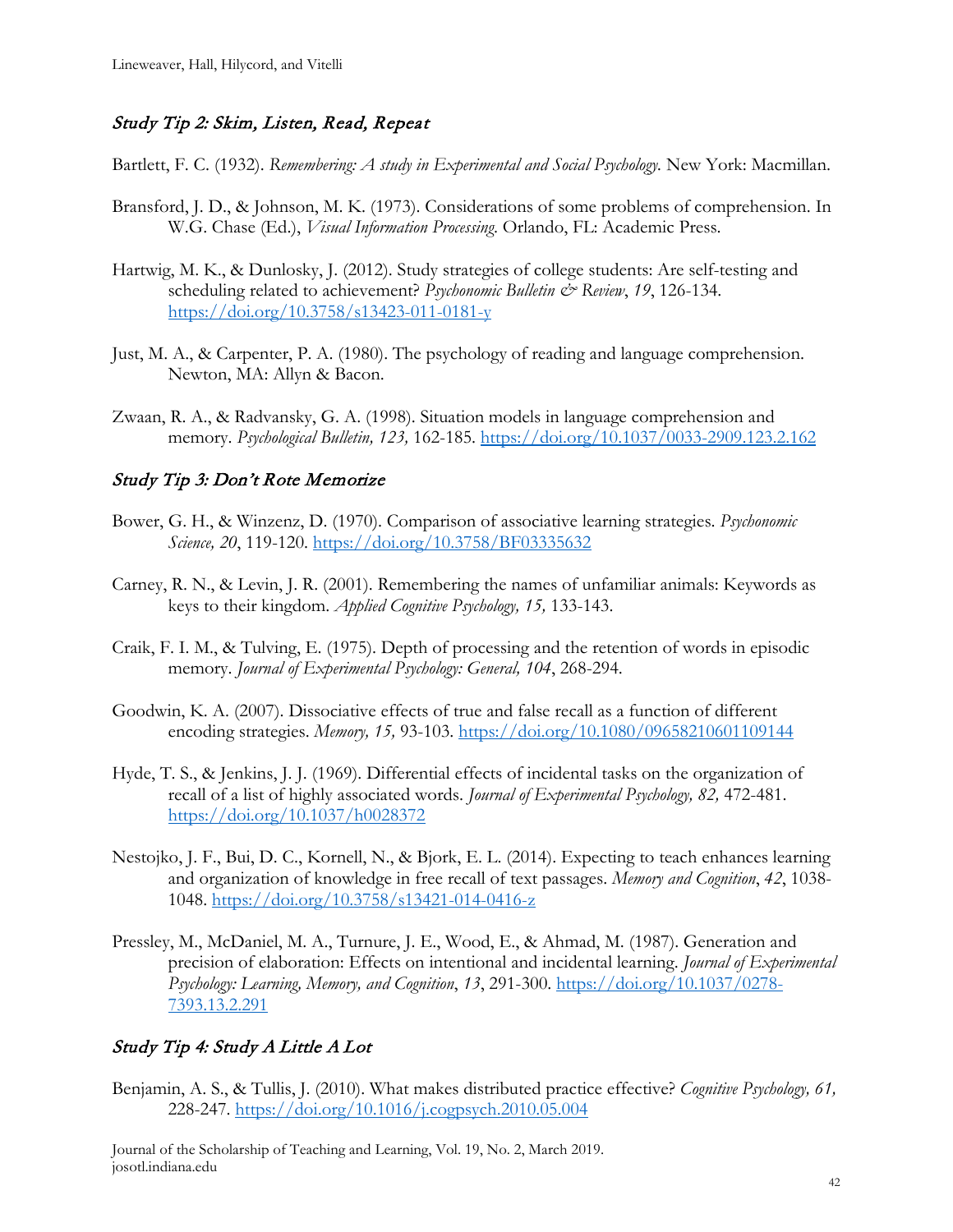- Carpenter, S. K., Cepeda, N. J., Rohrer, D., Kang, S. H., & Pashler, H. (2012). Using spacing to enhance diverse forms of learning: Review of recent research and implications for instruction. *Educational Psychology Review*, *24*, 369-378.
- Cepeda, N. J., Coburn, N., Rohrer, D., Wixted, J. T., Mozer, M. C., & Pashler, H. (2009). Optimizing distributed practice: Theoretical analysis and practical applications. *Experimental Psychology, 56,* 236-246.
- Hartwig, M. K., & Dunlosky, J. (2012). Study strategies of college students: Are self-testing and scheduling related to achievement? *Psychonomic Bulletin & Review*, 19, 126-134. <https://doi.org/10.3758/s13423-011-0181-y>
- Kornell, N. (2009). Optimising learning using flashcards: Spacing is more effective than cramming. *Applied Cognitive Psychology*, *23*, 1297-1317.<https://doi.org/10.1002/acp.1537>
- Krug, D., Davis, B., & Glover, J. A. (1990). Massed versus distributed repeated reading: A case of forgetting helping recall? *Journal of Educational Psychology, 82*, 366-371. <https://doi.org/10.1037/0022-0663.82.2.366>
- Pashler, H., Rohrer, D., Cepeda, N. J., & Carpenter, S. K. (2007). Enhancing learning and retarding forgetting: Choice and consequences. *Psychonomic Bulletin and Review, 14,* 187-193.
- Rohrer, D., & Taylor, K. (2006). The effects of overlearning and distributed practice on the retention of mathematics knowledge. *Applied Cognitive Psychology, 20,* 1209-1224.
- Seabrook, R., Brown, G. D. A., & Jolity, J. E. (2005). Distributed and massed practice: From laboratory to classroom. *Applied Cognitive Psychology, 19,* 107-122. <https://doi.org/10.1002/acp.1066>

### Study Tip 5: Quiz Yourself

- Gurung, R. A. (2005). How do students really study (and does it matter)? *Teaching of Psychology*, *32*, 238-240.
- Gurung, R. A., Weidert, J., & Jeske, A. (2010). Focusing on how students study. *Journal of the Scholarship of Teaching and Learning*, *10*, 28-35.
- Hartwig, M. K., & Dunlosky, J. (2012). Study strategies of college students: Are self-testing and scheduling related to achievement? *Psychonomic Bulletin & Review*, 19, 126-134. <https://doi.org/10.3758/s13423-011-0181-y>
- Karpicke, J. D., Butler, A. C., & Roediger III., H. L. (2009). Metacognitive strategies in student learning: Do students practice retrieval when they study on their own? *Memory*, *17*, 471-479. <https://doi.org/10.1080/09658210802647009>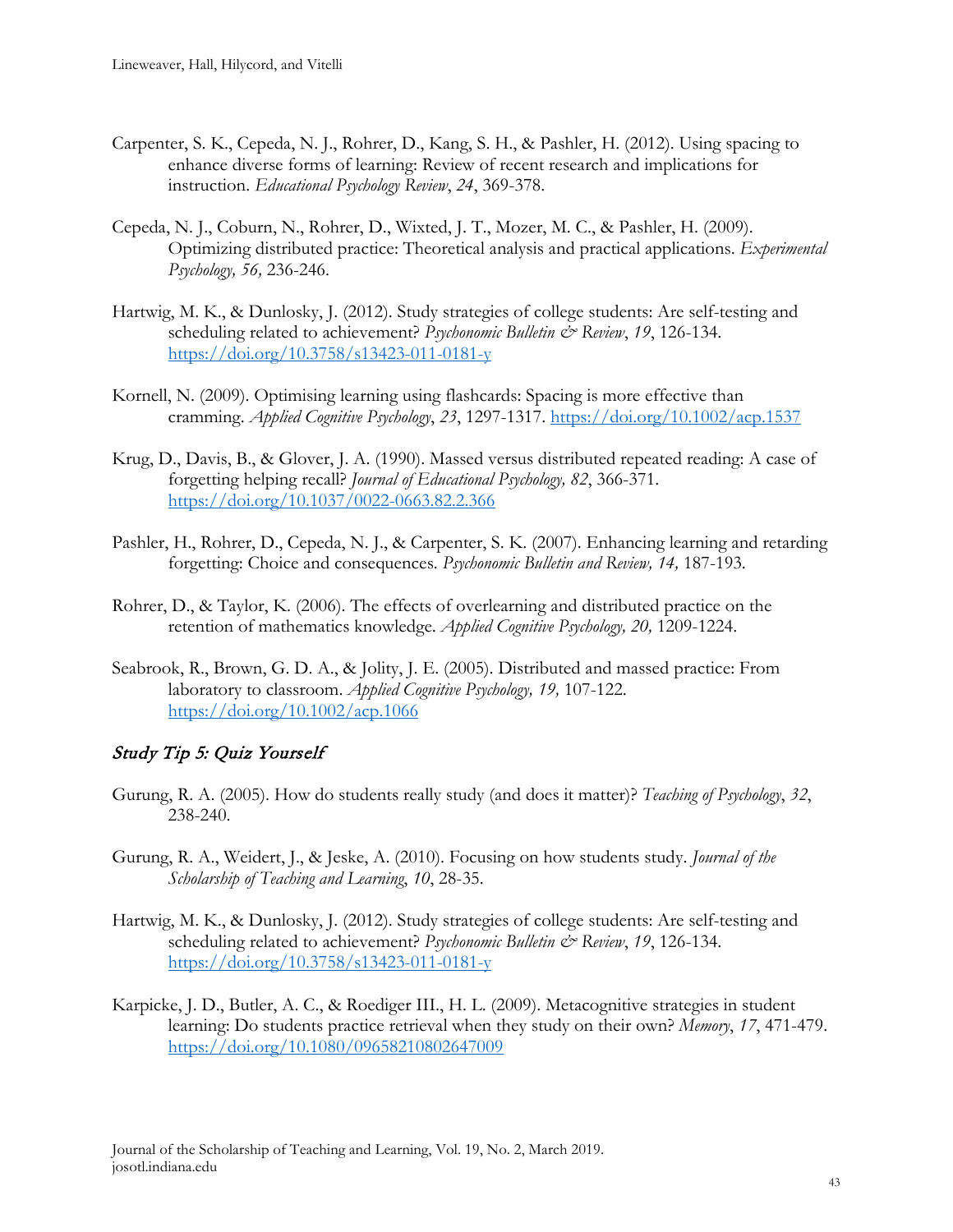- Karpicke, J. D., & Grimaldi, P. J. (2012). Retrieval-based learning: A perspective for enhancing meaningful learning. *Educational Psychology Review*, *24*, 401-418. <https://doi.org/10.1007/s10648-012-9202-2>
- Koriat, A., & Helstrup, T. (2007). Metacognitive aspects of memory. In S. Magnussen & T. Helstrup (Eds.), *Everyday Memories* (pp. 251-274). New York: Psychology Press.
- Kornell, N. (2009). Optimising learning using flashcards: Spacing is more effective than cramming. *Applied Cognitive Psychology*, *23*, 1297-1317.<https://doi.org/10.1002/acp.1537>
- Kornell, N., Klein, P. J., & Rawson, K. A. (2015). Retrieval attempts enhance learning, but retrieval success (versus failure) does not matter. *Journal of Experimental Psychology*, *41*, 283-294. <https://doi.org/10.1037/a0037850>
- Mazzoni, G. & Cornoldi, C. (1993). Strategies in study time allocation: Why is study time sometimes not effective? *Journal of Experimental Psychology: General, 122*, 47-60. <https://doi.org/10.1037/0096-3445.122.1.47>
- Nelson, T. O., & Leonesio, R. J. (1988). Allocation of self-paced study time and the "labor-in-vain" effect. *Journal of Experimental Psychology: Learning, Memory and Cognition, 14,* 676-686. <https://doi.org/10.1037/0278-7393.14.4.676>
- Putnam, A. L., & Roediger III, H. L. (2013). Does response mode affect amount recalled or the magnitude of the testing effect? *Memory and Cognition*, *41*, 36-48. <https://doi.org/10.3758/s13421-012-0245-x>
- Roediger, III, H. L., & Karpicke, J. D. (2006). Test-enhanced learning: Taking memory tests improves long-term retention. *Psychological Science, 17,* 249-255.
- Smith, M. A., Roediger III, H. L., & Karpicke, J. D. (2013). Covert retrieval practice benefits retention as much as overt retrieval practice. *Journal of Experimental Psychology: Learning, Memory, and Cognition*, *39*, 1712-1725.<https://doi.org/10.1037/a0033569>
- Vaughn, K. E., Hausman, H., & Kornell, N. (2017). Retrieval attempts enhance learning regardless of time spent trying to retrieve. *Memory*, *25*(3), 298-316. <https://doi.org/10.1080/09658211.2016.1170152>

### Study Tip 8: Take Care of Yourself

- Berman, M. G., Jonides, J., & Kaplan, S. (2008). The cognitive benefits of interacting with nature. *Psychological Science*, *19*, 1207-1212.<https://doi.org/10.1111/j.1467-9280.2008.02225.x>
- Diekelmann, S., & Born, J. (2010). The memory function of sleep. *Nature Reviews Neuroscience*, *11*, 114-126.<https://doi.org/10.1038/nm2762>
- Drummond, S. P. A., Gillin, J. C., & Brown, G. G. (2001). Increased cerebral response during a divided attention task following sleep deprivation. *Journal of Sleep Research, 10,* 85-92.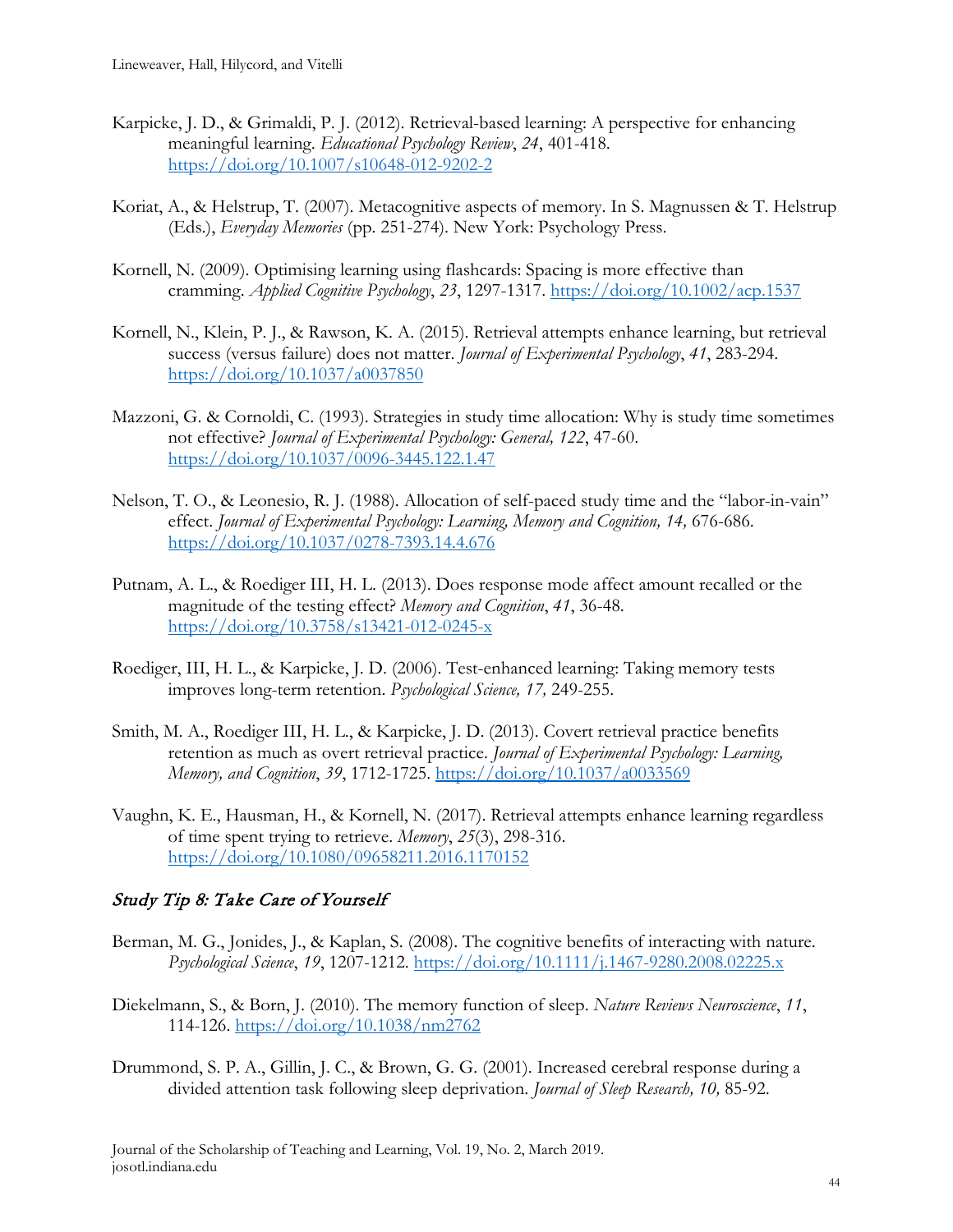- Drummond, S. P. A., Meloy, M. J., Yanagi, M. A., Orff, H. J., & Brown, G. G. (2005). Compensatory recruitment after sleep deprivation and the relationship with performance. *Psychiatry Research: Neuroimaging, 140,* 211-223. <https://doi.org/10.1016/j.pscychresns.2005.06.007>
- Flueckiger, L., Lieb, R., Meyer, A. H., Witthauer, C., & Mata, J. (2017). Day-to-day variations in health behaviors and daily functioning: Two intensive longitudinal studies. *Journal of Behavioral Medicine*, *40*, 307-319.<https://doi.org/10.1007/s10865-016-9787-x>
- Gais, S., Rasch, B., Dahmen, J. C., Sara, S., & Born, J. (2011). The memory function of noradrenergic activity in non-REM sleep. *Journal of Cognitive Neuroscience*, *23*, 2582-2592.
- Goel, N., Rao, H., Durmer, J. S., & Dinges, D. F. (2009). Neurocognitive consequences of sleep deprivation. *Seminars in Neurology*, *29*, 320-339.<https://doi.org/10.1055/s-0029-1237117>
- Hudesman, J., Loveday, C., & Woods, N. (1984). Desensitization of test anxious urban communitycollege students and resulting changes in grade point average: A replication. *Journal of Clinical Psychology, 40*, 65-67.
- Pilcher, J. J., & Walters, A. S. (1997). How sleep deprivation affects psychological variables related to college students' cognitive performance. *Journal of American College Health*, *46,* 121-126.
- Rasch, B., & Born, J. (2008). Reactivation and consolidation of memory during sleep. *Current Directions in Psychological Science*, *17*, 188-192. [https://doi.org/10.1111/j.1467-](https://doi.org/10.1111/j.1467-8721.2008.00572.x) [8721.2008.00572.x](https://doi.org/10.1111/j.1467-8721.2008.00572.x)
- Rode, J. C., Arthaud-Day, M. L., Mooney, C. H., Near, J. P., Baldwin, T. T., Bommer, W. H., & Rubin, R. S. (2005). Life satisfaction and student performance. *Academy of Management Learning & Education, 4,* 421-433.<https://doi.org/10.5465/AMLE.2005.19086784>
- Shaw, S. R., Gomes, P., Polotskaia, A., & Jankowska, A. M. (2015). The relationship between student health and academic performance: Implications for school psychologists. *School*  P*sychology International*, *36*, 115-134.<https://doi.org/10.1177/0143034314565425>
- Snelling, A., Belson, S. I., Beard, J., & Young, K. (2015). Associations between grades and physical activity and food choices: Results from YRBS from a large urban school district. *Health Education*, *115*, 141-151.<https://doi.org/10.1108/HE-03-2014-0028>
- Strahan, E. Y. (2003). The effects of social anxiety and social skills on academic performance. *Personality and Individual Differences, 34,* 347-366. [https://doi.org/10.1016/S0191-](https://doi.org/10.1016/S0191-8869(02)00049-1) [8869\(02\)00049-1](https://doi.org/10.1016/S0191-8869(02)00049-1)
- Wald, A., Muenning, P. A., O'Connell, K. A., & Garber, C. E. (2014). Associations between healthy lifestyle behaviors and academic performance in U.S. undergraduates: A second analysis of the American College Health Association's National College Health Assessment II. *American Journal of Health Promotion*, *28*, 298-305.<https://doi.org/10.4278/ajhp.120518-QUAN-265>